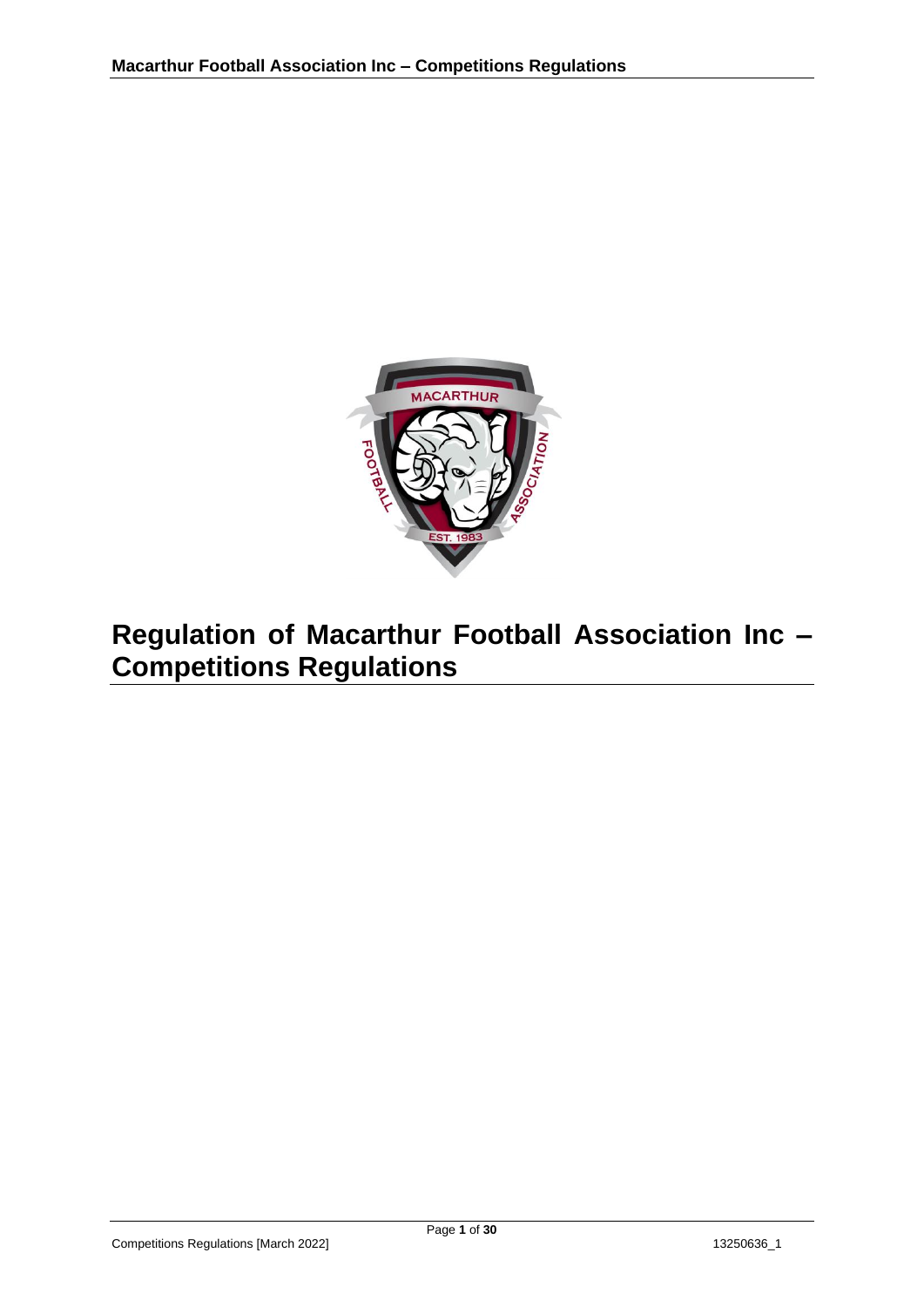## **Table of contents**

| 2. |                                        |  |  |  |  |
|----|----------------------------------------|--|--|--|--|
| 3. |                                        |  |  |  |  |
|    | 3.1<br>3.2<br>3.3<br>3.4               |  |  |  |  |
|    |                                        |  |  |  |  |
| 5. |                                        |  |  |  |  |
| 6. |                                        |  |  |  |  |
| 7. |                                        |  |  |  |  |
| 8. |                                        |  |  |  |  |
| 9. |                                        |  |  |  |  |
|    | 9.1<br>9.2<br>9.3<br>9.4<br>9.5<br>9.6 |  |  |  |  |
|    |                                        |  |  |  |  |
|    |                                        |  |  |  |  |
|    |                                        |  |  |  |  |
|    |                                        |  |  |  |  |
|    |                                        |  |  |  |  |
|    |                                        |  |  |  |  |
|    |                                        |  |  |  |  |
|    |                                        |  |  |  |  |
|    |                                        |  |  |  |  |
|    |                                        |  |  |  |  |
|    |                                        |  |  |  |  |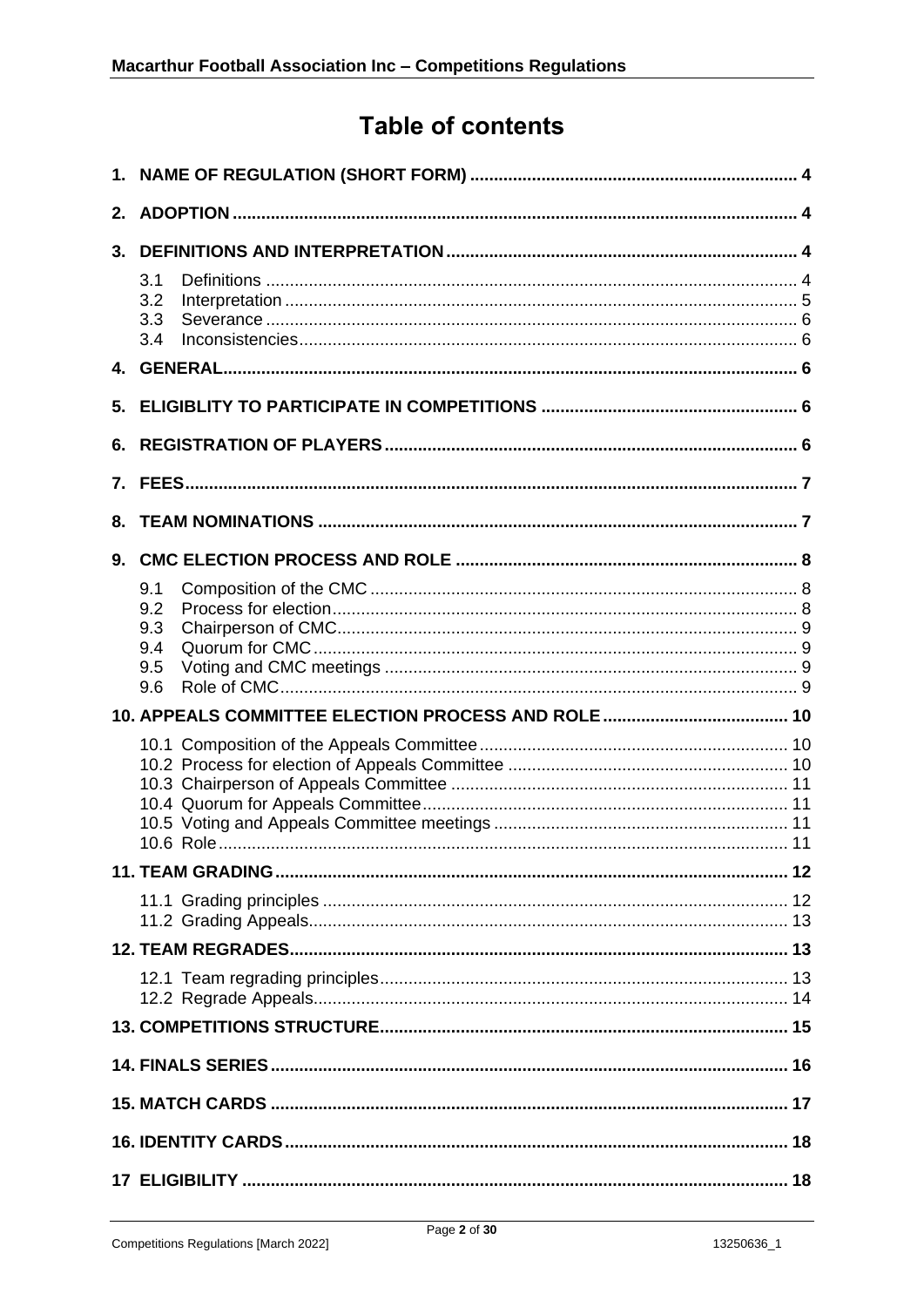| 32. FNSW OR OTHER TOURNAMENTS. | . 29 |
|--------------------------------|------|
|                                |      |
|                                |      |
|                                |      |
|                                |      |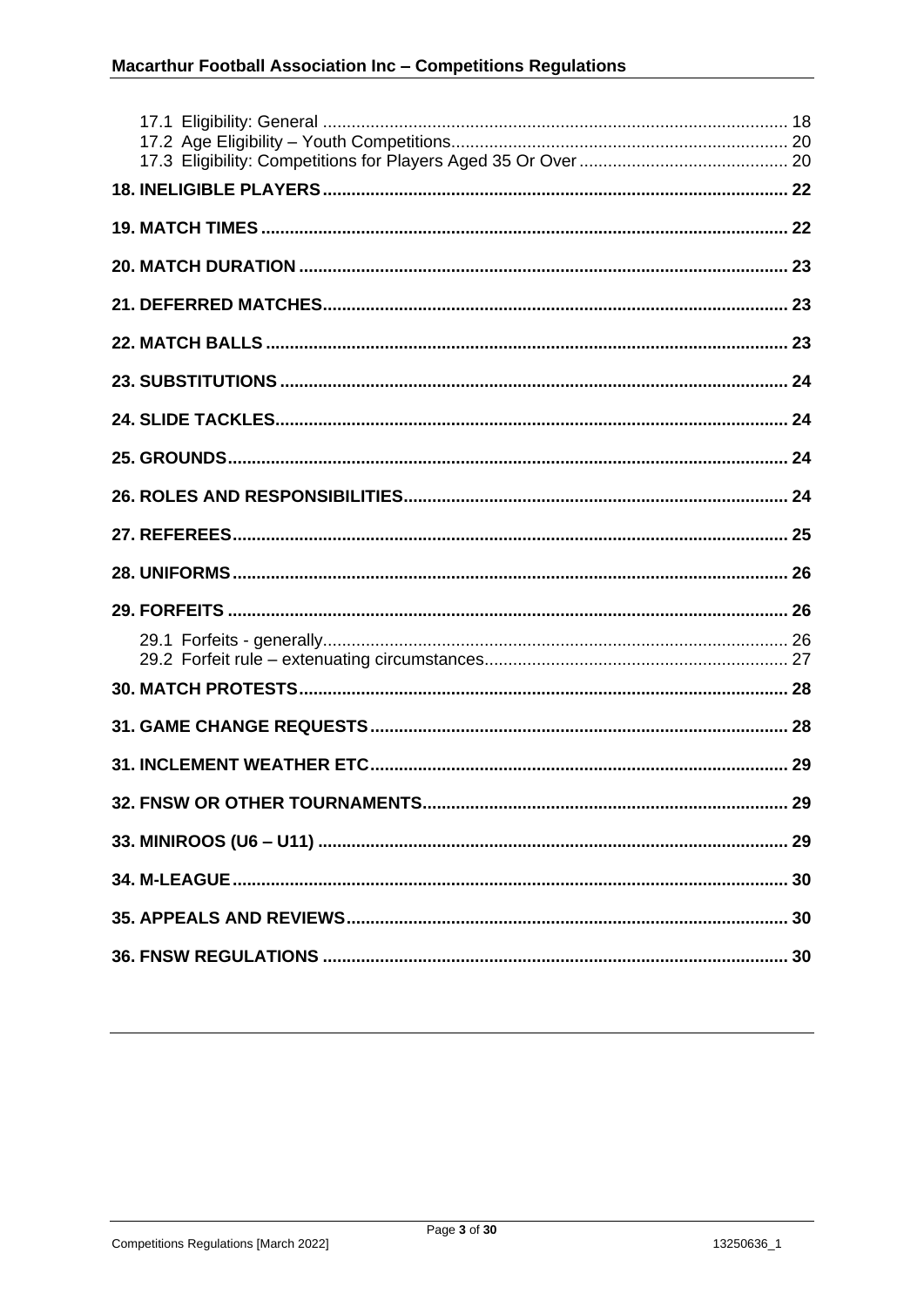## **COMPETITIONS REGULATIONS OF MACARTHUR FOOTBALL ASSOCIATION INC.**

## <span id="page-3-0"></span>**1. NAME OF REGULATION (SHORT FORM)**

This regulation may be cited as the "MFA Competitions Regulations".

#### <span id="page-3-1"></span>**2. ADOPTION**

This regulation is:

- (a) adopted by the Association under clause 33 of the Constitution; and
- (b) binding on all Members and other participants.

## <span id="page-3-2"></span>**3. DEFINITIONS AND INTERPRETATION**

#### <span id="page-3-3"></span>**3.1 Definitions**

In this regulation, defined terms (capitalised words) have the same meaning ascribed to that term in the Constitution or any other regulation of the Association unless the contrary intention appears or it is defined below:

**"Annual General Meeting"** or "**AGM**" means the annual general meeting of the Association held in accordance with the Constitution.

**"Appeals Committee"** means the "Appeals Committee formed under **clause [10.](#page-9-0)**

**"Association"** means Macarthur Football Association Inc.

**"Board"** means the body consisting of the Directors of the Association.

**"Club"** means a football club which is a Member of the Association.

**"CMC"** means the "Competitions Management Committee" established under **clause [9](#page-7-0)**.

**"Competitions Manager"** means the person employed or appointed by the Association as the competitions manager of the Association. If that person is unwilling or unable to act or there is a vacancy, then the General Manager (or such other person designated by the Board) will assume the role of competitions manager.

**"Constitution"** means the Constitution of the Association, as amended from time to time.

**"Delegate"** means the person(s) appointed from time to time to act for and on behalf of a Club and to represent the Club at General Meetings.

**"Director – Competitions Management Committee"** means the Director – Competitions Management Committee as elected (or in the case of a vacancy, appointed) under the Constitution.

**"Fee Schedule"** means the Association's annual pricing structure as approved by the Board from time to time and which will be circulated to the Members annually.

**"FA"** means the Football Australia Ltd, Australia's football governing body.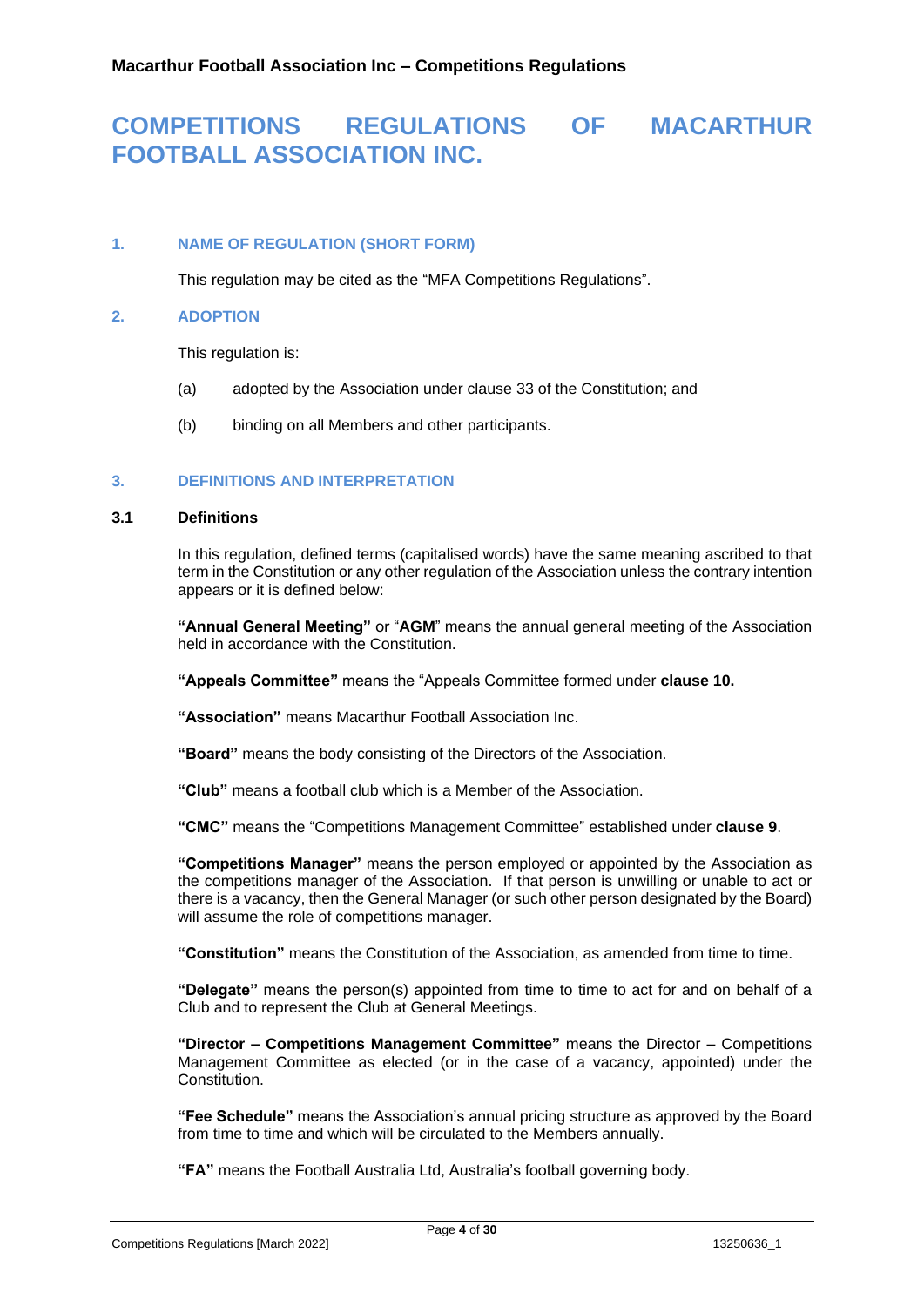**"FNSW"** means Football NSW Ltd.

**"FIFA"** means the Federation Internationale de Football Association, the world's football governing body.

**"General Manager"** means the general manager employed or appointed by the Association from time to time, and in the case he or she is unavailable to act, then such other person(s) as directed by the Board from time to time.

**"Life Member"** means a life member of the Association.

**"Member"** means a member for the time being of the Association, including a Club and a Life Member.

**"MFA Office"** means the office of the Association as supervised by the General Manager from time to time.

**"National Registration Regulations"** means the national registration regulations published by the FA from time to time.

#### <span id="page-4-0"></span>**3.2 Interpretation**

In this regulation:

- (a) a reference to a function includes a reference to a power, authority, and duty;
- (b) a reference to the exercise of a function includes, where the function is a power, authority or duty, a reference to the exercise of the power or authority of the performance of the duty;
- (c) words importing the singular include the plural and vice versa;
- (d) words importing any gender include the other genders;
- (e) the words "include", "including", "for example" or "such as" are not used as, nor are they to be interpreted as, words of limitation, and, when introducing an example, do not limit the meaning of the words to which the example relates to that example or examples of a similar kind;
- (f) references to persons include corporations and bodies politic;
- (g) references to a person include the legal personal representatives, successors, and permitted assigns of that person;
- (h) headings (including those in brackets at the beginning of paragraphs) are for convenience only and do not affect the interpretation of this Constitution;
- (i) a reference to a statute, ordinance, code, or other law includes regulations and other statutory instruments under it and consolidations, amendments, re-enactments, or replacements of any of them (whether of the same or any legislative authority having jurisdiction); and
- (j) a reference to "writing" will, be construed as including references to printing, lithography, photography, and other modes of representing or reproducing words in a visible form, including messages sent by electronic mail.

Any question or issue relating to the interpretation of this regulation will be decided by the Board (and whose decision will be final and binding).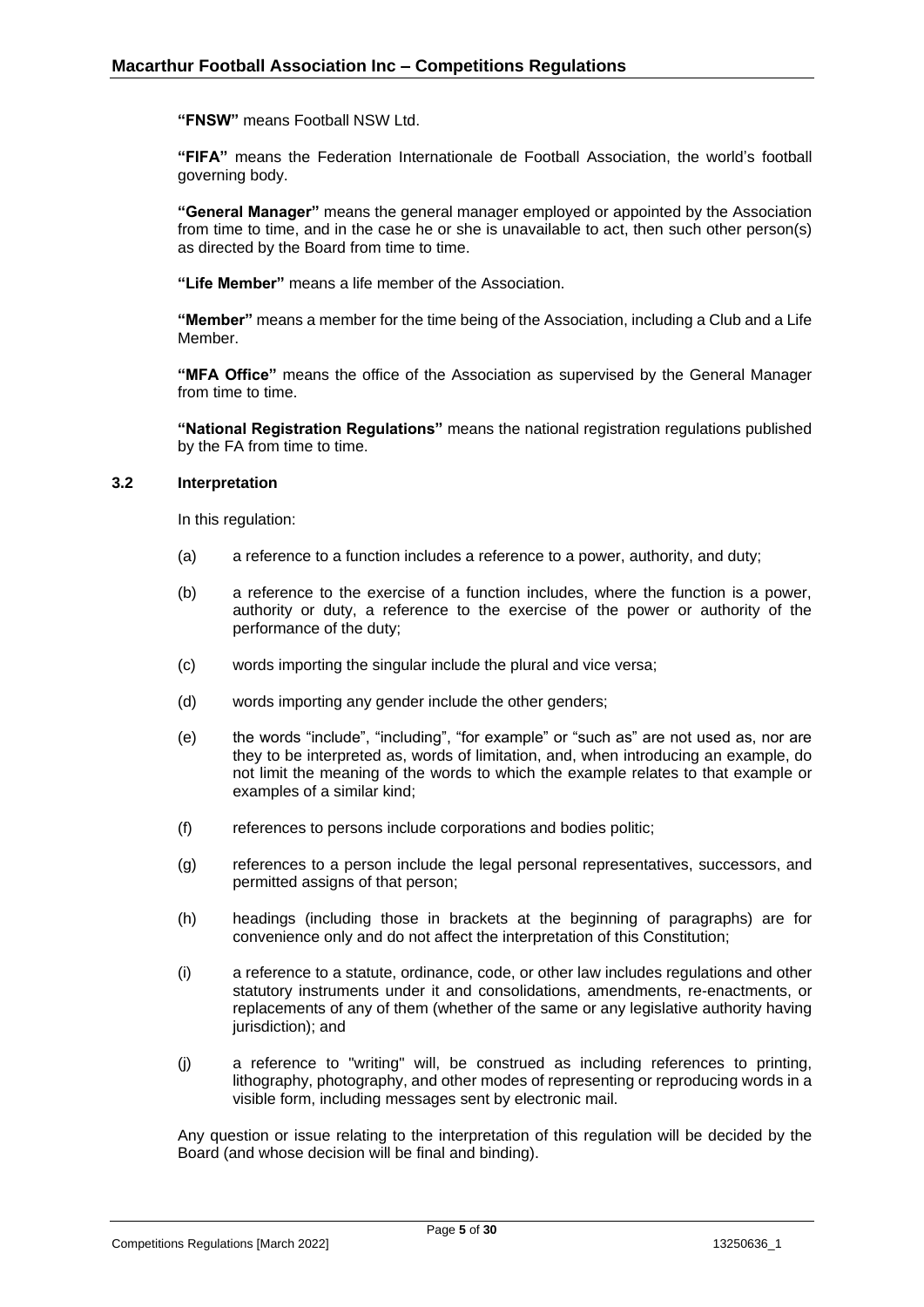#### <span id="page-5-0"></span>**3.3 Severance**

If any provision of this regulation or any phrase contained in it is invalid or unenforceable, the phrase or provision is to be read down if possible, so as to be valid and enforceable, and otherwise will be severed to the extent of the invalidity or unenforceability, without affecting the remaining provisions of this regulation.

#### <span id="page-5-1"></span>**3.4 Inconsistencies**

If any provision of this regulation is inconsistent with the Constitution or any other regulation of the Association, then the document as directed by the Board will prevail to the extent of any such inconsistency.

#### <span id="page-5-2"></span>**4. GENERAL**

All matches played under the control of the Association will be played under the rules of FIFA subject to the Constitution, these regulations, and any other regulations of the Association.

#### <span id="page-5-3"></span>**5. ELIGIBLITY TO PARTICIPATE IN COMPETITIONS**

Any Club wishing to participate in competitions or matches controlled by the Association must apply by completing and submitting a membership application form by 31 January in each year (or such other time as advised by the Association) to the MFA Office, and where relevant complying with any requirements set out in that application form.

## <span id="page-5-4"></span>**6. REGISTRATION OF PLAYERS**

- (a) This regulation should be read in conjunction with the National Registration Regulations. In the event of any inconsistency between this regulation and the National Registration Regulations, the provisions of this regulation will prevail to the extent of any such inconsistency.
- (b) Clubs are encouraged to sight a copy of a player's birth certificate or other statutory or satisfactory proof of date of birth at the time of such player's registration.
- (c) The Club registering a player shall be responsible for the player's registration and payment of fees, to the Association, which shall be due at the time of registration of the player.
- (d) No player will be deemed registered until all requirements of these regulations are complied with.
- (e) A player's registration shall be current only for the calendar year in which the player registers. No new player registrations, player transfers, or player regrades will be accepted after 30 June in any one year.
- (f) Any player who wrongly states his year of birth on a team registration form, or who signs a player's registration form knowing the facts stated to be untrue, shall be regarded as an ineligible player and unable to play in any competition.
- (g) In accordance with the National Registration Regulations, a player already registered with another association is not eligible and cannot be registered by the Association unless written clearance is produced from the other association they are leaving.
- (h) Any registered player proved to have played in any competition conducted by another association within the current season without permission of the FA shall be subject to a sanction as determined by the CMC after receiving advice from the Competitions Manager.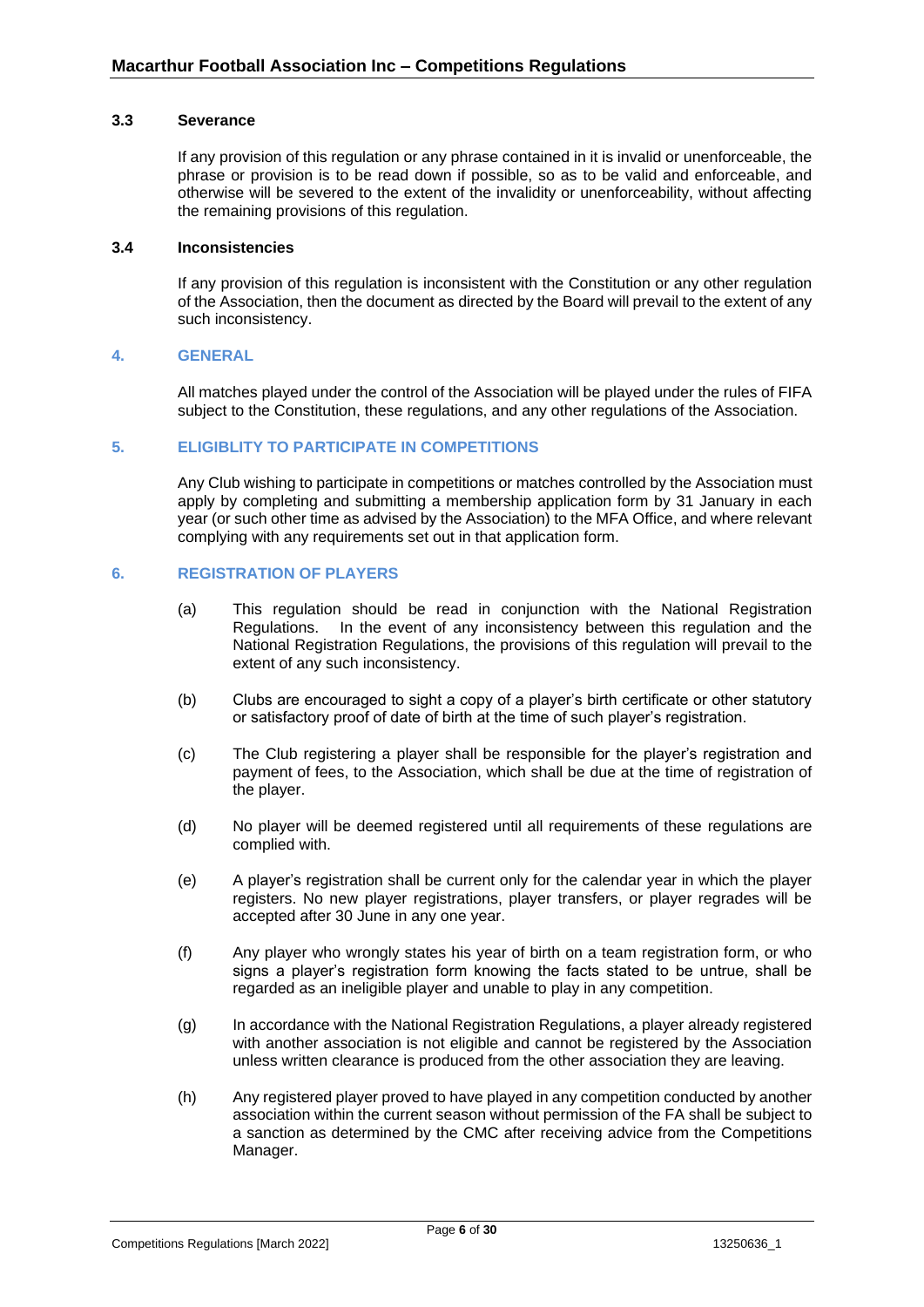- (i) In accordance with the National Registration Regulations, a registered player of one Club may transfer to the registered team of another Club upon completing a transfer request with their current registered Club.
- (j) Any registered player of a Club found playing for another Club without fully completing the transfer request is deemed an ineligible player and shall be subject to sanctions as determined by the CMC after receiving advice from the Competitions Manager.

## <span id="page-6-0"></span>**7. FEES**

Fees in respect of the various competitions controlled by the Association shall be reviewed by the MFA Office and presented to the Board for approval in November each year. Approved fees payable by the Clubs will be communicated to the Clubs in December of each year.

#### <span id="page-6-1"></span>**8. TEAM NOMINATIONS**

- (a) Each Club will be responsible for submitting one completed copy of the prescribed team nomination form for each team entered. The prescribed nomination form will be provided to the Clubs by the MFA Office.
- (b) All team nominations for U12 and above must be submitted to the Competitions Manager on or before the third Friday in February of each year (or, if applicable, such later date advised by the Competitions Manager).
- (c) All team nominations for U11 and below (MiniRoos) must be submitted to the Competitions Manager on or before the first Friday in March of each year (or, if applicable, such later date advised by the Competitions Manager).
- (d) Failure to submit teams by due dates may result in teams not being accepted into the competitions controlled by the Association. Late submissions accepted by the Association will incur additional administration fees as detailed in the Fee Schedule.
- (e) With respect to team nominations:
	- (i) MiniRoos U10/11 must have five (5) nominated players names;
	- (ii) competition teams (U12 and over) must have a minimum of seven (7) nominated players names;
	- (iii) the division last played by each nominated player must be listed on the nomination form as well as any other details required to be completed on that form; and
	- (iv) team nominations will not be registered by the Association unless the matters referred to above are complied with.
- (f) Clubs are encouraged to engage the Association Community Football Manager to assess teams for grade nomination purposes. This service is offered by the Association free of charge.
- (g) Following the closing date for entries of teams in each grade, the Competitions Management and the CMC shall meet to arrange suitable competitions for the season.
- (h) After nominations are submitted, each Club must submit to the Competitions Manager records of nominated coaches and managers for each team by the time advised by the Competitions Manager. All nominated persons must have completed all relevant documentation under the Working with Children legislation (and any similar legislation). Coaches must provide their accreditation number on the registration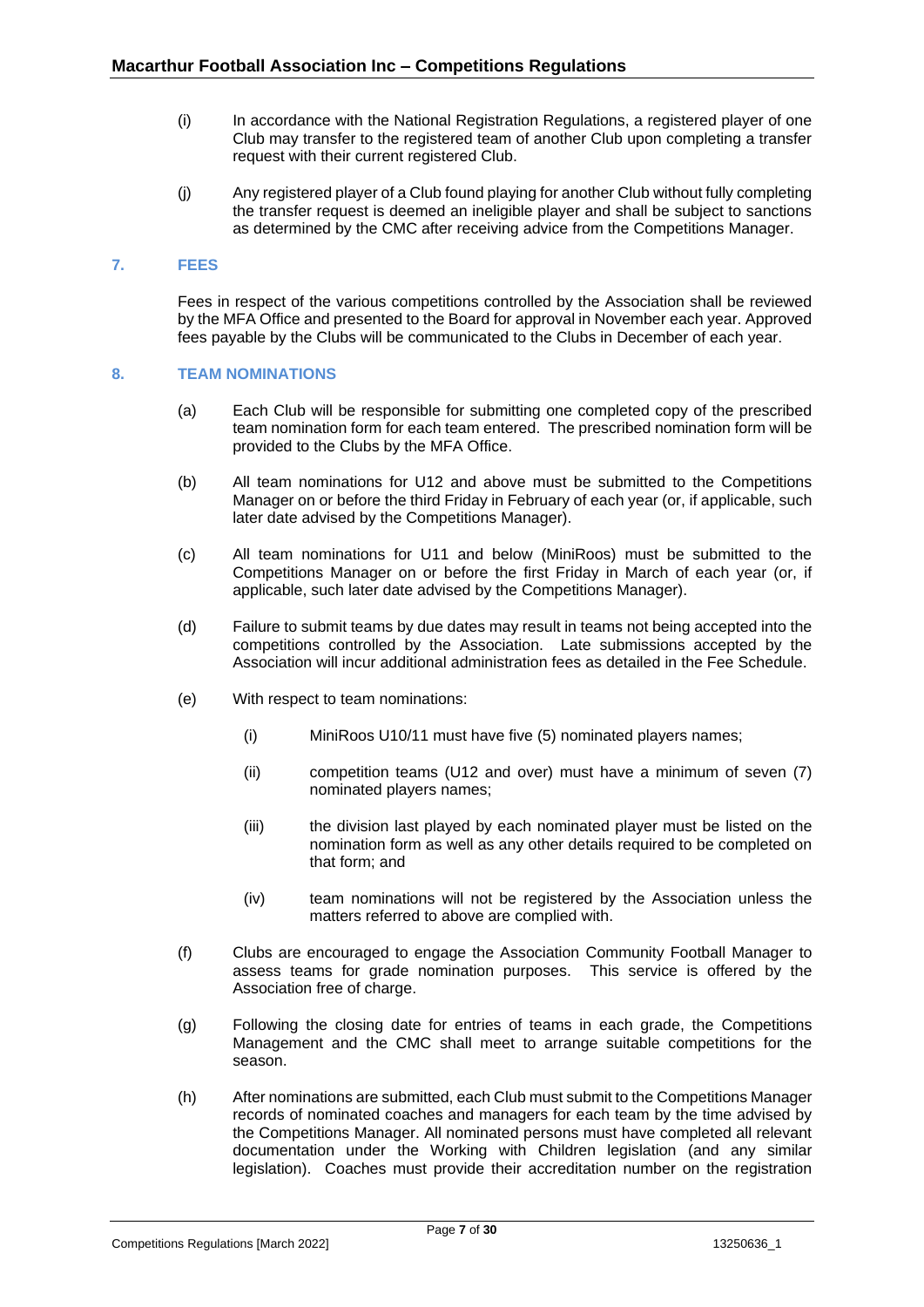form. Should a coach not hold the relevant accreditation, the coach must register for the next available coaches course.

- (i) If any Club, after having entered a team in accordance with this regulation, subsequently withdraws such team after initial gradings are completed will incur additional administration fees as detailed in the Fee Schedule.
- (j) A team's registration shall be current only for the calendar year in which it is registered.

## <span id="page-7-0"></span>**9. CMC ELECTION PROCESS AND ROLE**

#### <span id="page-7-1"></span>**9.1 Composition of the CMC**

- (a) The Competitions Management Committee (**CMC**) shall consist of:
	- (i) a minimum of five (5); and
	- (ii) a maximum of eight (8),

persons elected by the Members at each Annual General Meeting in addition to the Director – Competitions Management Committee who shall preside as the chairperson of the CMC.

- (b) The members of the CMC (other than the Director Competitions Management Committee) cannot also be:
	- (i) subject to **clause 9.1(c)**, a Director of the Association;
	- (ii) a member of the Appeals Committee;
	- (iii) a member of the Judiciary Committee (as established pursuant to the Disciplinary and Judiciary Regulations of the Association); or
	- (iv) a paid employee of the Association or a Club.
- (c) In the event that:
	- (i) eight (8) persons are not elected to the CMC at the relevant Annual General Meeting, then at any time after that Annual General Meeting, the Board may nominate any person (including any Director) to be a member of the CMC to fill any vacancy (up to the maximum number of members referred to in **clause 9.1(a)(ii)**) in which case such appointment must be approved by a majority of votes of the Members present and entitled to vote at a Special General Meeting which must be convened as soon as reasonably practicable after such nomination is made by the Board; or
	- (ii) a member of the CMC resigns after being elected, then the Board may fill that casual vacancy by appointing any person (including a Director) to that vacant position.

## <span id="page-7-2"></span>**9.2 Process for election**

- (a) The process for the election of the members of the CMC at each Annual General Meeting will be as directed by the Association.
- (b) Nominations for becoming a member of the CMC may be: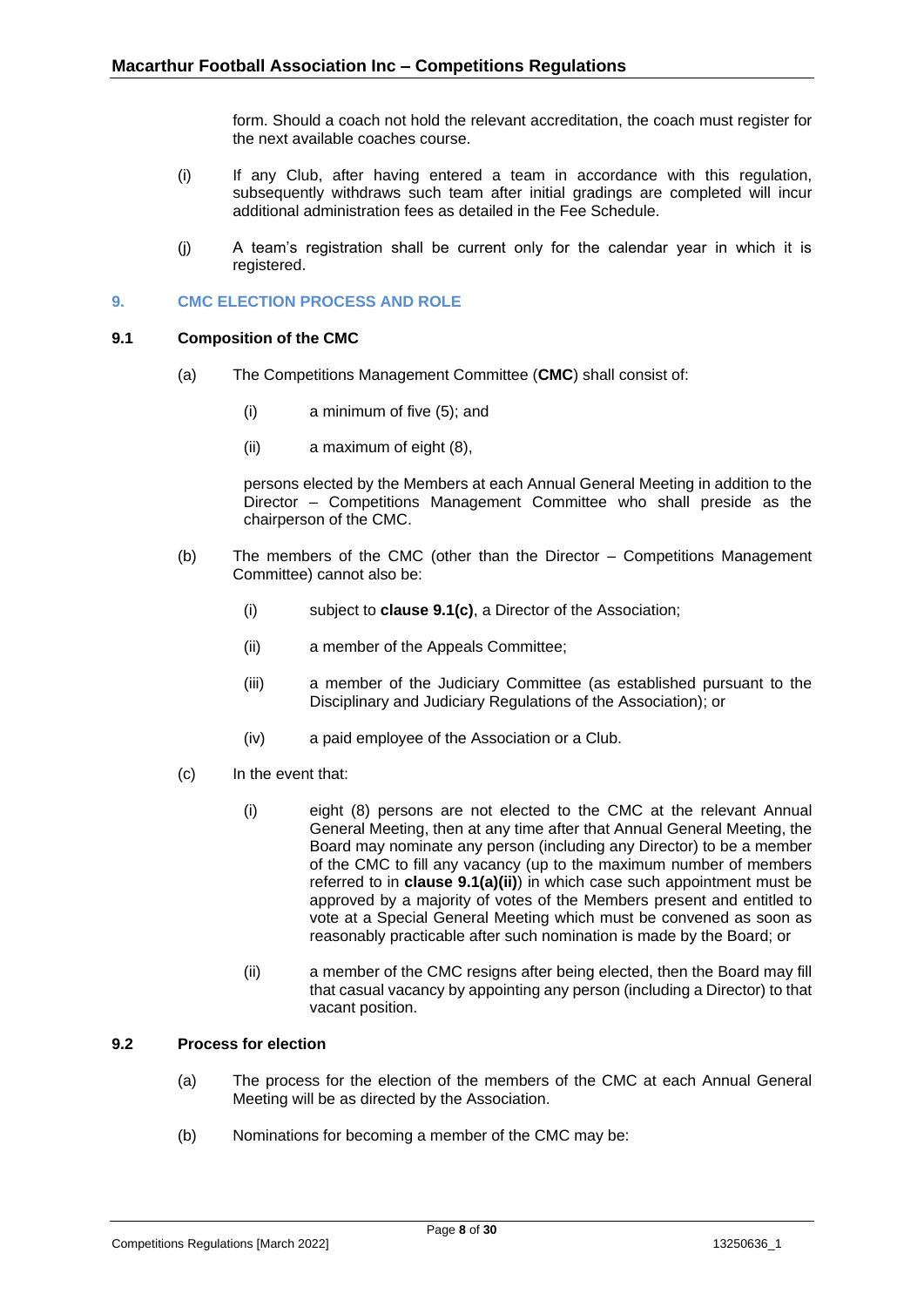- (i) called for, and received by, the Association prior to each Annual General Meeting; and
- (ii) moved by any Delegate or Director during the AGM if eight (8) nominations have not been received by the Association prior to the Annual General Meeting.
- (c) Subject to **clause 9.1(c)**, in order to become a member of the CMC, each nominee must be approved by a majority of votes of the Members present and entitled to vote at the Annual General Meeting.

## <span id="page-8-0"></span>**9.3 Chairperson of CMC**

- (a) The Director Competitions Management Committee will be the chairperson at each meeting of the CMC.
- (b) If the Director Competitions Management Committee is unable or unwilling to attend a meeting of the CMC, then the other members of the CMC may elect any other member of the CMC to chair the relevant meeting.

#### <span id="page-8-1"></span>**9.4 Quorum for CMC**

At least fifty percent (50%), in number, of the CMC members form a quorum for the purpose of a CMC meeting.

## <span id="page-8-2"></span>**9.5 Voting and CMC meetings**

- (a) All members of the CMC will have one (1) vote on any question. All decisions of the CMC will be made by a majority of the members of the CMC present at the meeting (unless **clause 9.5(c)** applies and a resolution is passed in writing or by electronic means by a majority).
- (b) The chairperson of the CMC will have a casting vote in the event of an equality of votes.
- (c) A resolution in writing, signed or assented to by any electronic means by the members of the CMC will be as valid and effectual as if it had been passed at a meeting of the CMC duly convened and held. Any such resolution may consist of several documents in like form each signed or authorised by one (1) or more of the members.
- (d) The CMC may regulate its meetings as it thinks fit.
- (e) All acts done by any meeting of the CMC will, even if it is subsequently discovered that there was some defect in the appointment of a member or any other procedural irregularity, be valid as if every such person had been duly appointed and was qualified to be a CMC member and there was no such procedural irregularity.

#### <span id="page-8-3"></span>**9.6 Role of CMC**

The role of the CMC includes (but is not limited to):

- (a) dealing with any matters referred to in this regulation or any other regulation of the Association which the CMC is authorised to deal with;
- (b) hearing any appeals which are referred to as being able to be appealed to the CMC in accordance with this regulation or any other regulation of the Association;
- (c) enforcing this regulation or any other regulation of the Association;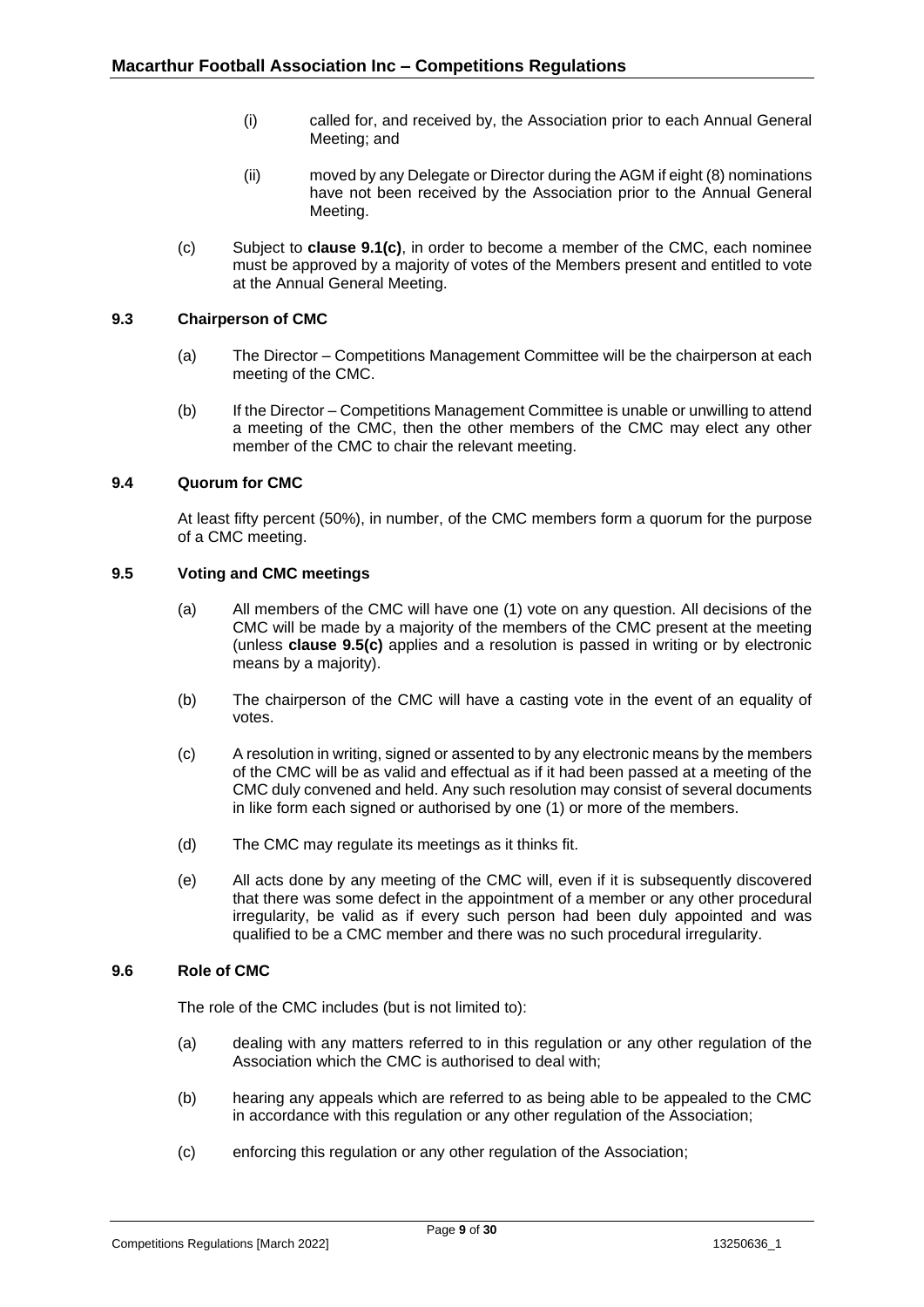- (d) providing advice to the Competitions Manager, the MFA Office and/or the Board in connection with the regulations;
- (e) liaising with, and providing support to the Competitions Manager;
- (f) actively participate in regular Club visits as per an agreed schedule set by the CMC Director at the commencement of each season; and
- (g) such other matters as advised by the Board from time to time.

#### <span id="page-9-0"></span>**10. APPEALS COMMITTEE ELECTION PROCESS AND ROLE**

#### <span id="page-9-1"></span>**10.1 Composition of the Appeals Committee**

- (a) The Appeals Committee shall consist of:
	- (i) a minimum of three (3); and
	- (ii) a maximum of seven (7),

persons elected by the members at each Annual General Meeting.

- (b) The members of the Appeals Committee cannot also be:
	- (i) subject to **clause 10.1(c)**, a Director of the Association;
	- (ii) a member of the CMC;
	- (iii) a member of the Judiciary Committee (as established pursuant to the Disciplinary and Judiciary Regulations of the Association); or
	- (iv) a paid employee of the Association or a Club.
- (c) In the event that:
	- (i) seven (7) persons are not elected to the Appeals Committee at the relevant Annual General Meeting, then at any time after that Annual General Meeting, the Board may nominate any person (including any Director) to be a member of the Appeals Committee to fill any vacancy (up to the maximum number of members referred to in **clause 10.1(a)(ii)**) in which case such appointment must be approved by a majority of votes of the Members present and entitled to vote at a Special General Meeting which must be convened as soon as reasonably practicable after such appointment is made; or
	- (ii) a member of the Appeals Committee resigns after being elected, then the Board may fill that casual vacancy by appointing any person (including a Director) to that vacant position.

## <span id="page-9-2"></span>**10.2 Process for election of Appeals Committee**

- (a) The process for the election of the members of the Appeals Committee at each Annual General Meeting will be as directed by the Association.
- (b) Nominations for becoming a member of the Appeals Committee may be:
	- (i) called for, and received by, the Association prior to each Annual General Meeting; and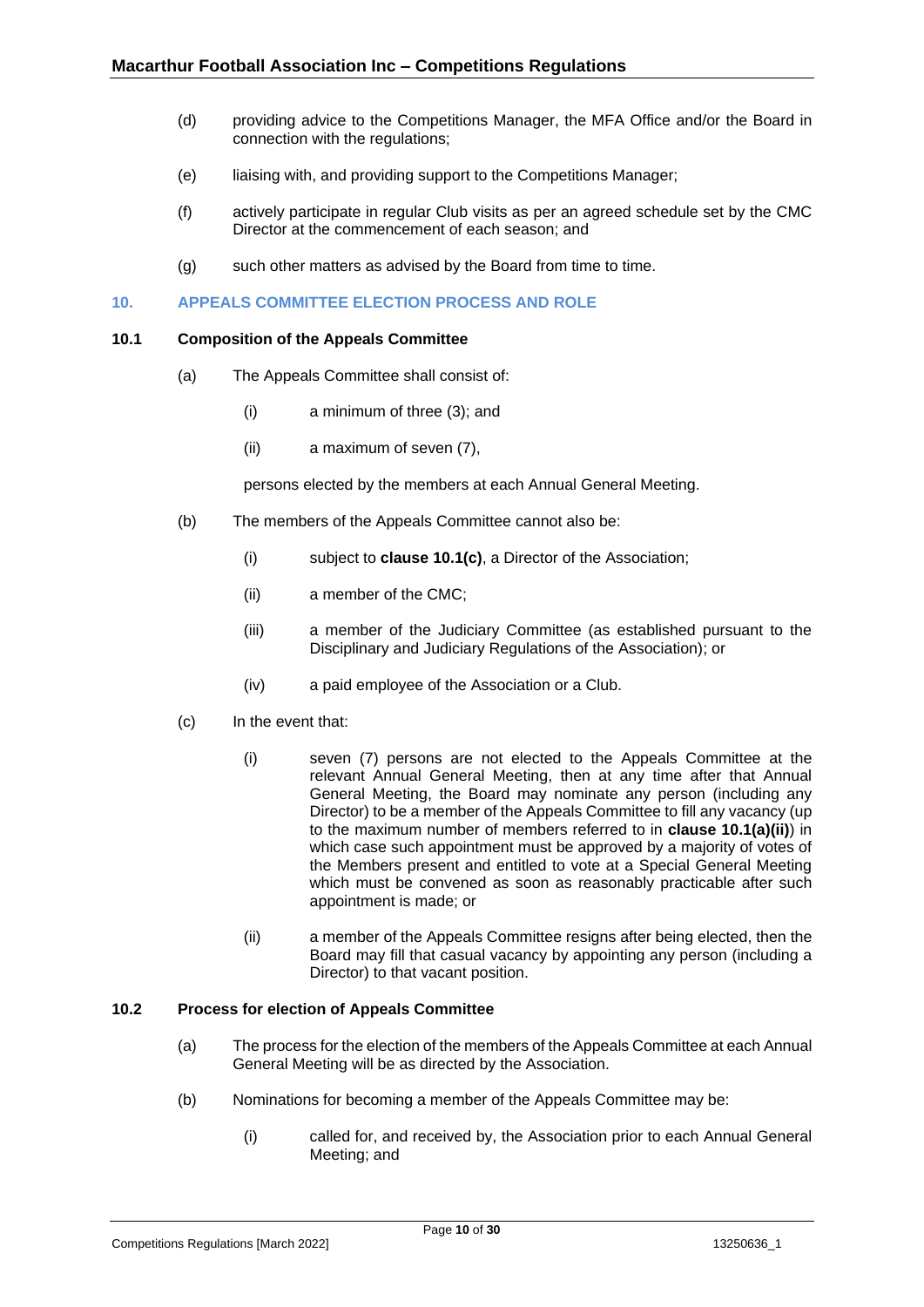- (ii) moved by any Delegate or Director during the Annual General Meeting if seven (7) nominations have not been received by the Association prior to the Annual General Meeting.
- (c) Subject to **clause 10.1(c)**, in order to become a member of the Appeals Committee, each nominee must be approved by a majority of votes of the Members present and entitled to vote at the Annual General Meeting.

## <span id="page-10-0"></span>**10.3 Chairperson of Appeals Committee**

- (a) The chairperson of the Appeals Committee will be the person as appointed by a majority vote of the members comprising the Appeals Committee.
- (b) If the appointed chairperson is unable or unwilling to attend a meeting of the Appeals Committee, then the other members of the Appeals Committee may elect any other member of the Appeals Committee to chair the relevant meeting.

#### <span id="page-10-1"></span>**10.4 Quorum for Appeals Committee**

Any three (3) members of the Appeals Committee shall constitute a quorum for the purpose of any Appeals Committee meeting.

## <span id="page-10-2"></span>**10.5 Voting and Appeals Committee meetings**

- (a) All members of the Appeals Committee will have one (1) vote on any question. All decisions of the Appeals Committee will be made by a majority of the members of the Appeals Committee present at the meeting (unless **clause 10.5(c)** applies and a resolution is passed in writing or by electronic means by a majority).
- (b) The chairperson of the Appeals Committee will have a casting vote in the event of an equality of votes.
- (c) A resolution in writing, signed or assented to by any electronic means by the members of the Appeals Committee will be as valid and effectual as if it had been passed at a meeting of the Appeals Committee duly convened and held. Any such resolution may consist of several documents in like form each signed or authorised by one (1) or more of the members.
- (d) The Appeals Committee may regulate its meetings as it thinks fit.
- (e) All acts done by any meeting of the Appeals Committee will, even if it is subsequently discovered that there was some defect in the appointment of a member or any other procedural irregularity, be valid as if every such person had been duly appointed and was qualified to be an Appeals Committee member and there was no such procedural irregularity.

#### <span id="page-10-3"></span>**10.6 Role**

The role of the Appeals Committee includes (but is not limited to):

- (a) hearing any appeals which are referred to as being able to be appealed to the Appeals Committee in accordance with this regulation or any other regulation of the Association;
- (b) liaising with the Competitions Manager, the MFA Office, the CMC and/or the Board in relation any such appeals; and
- (c) such other matters as advised by the Board from time to time.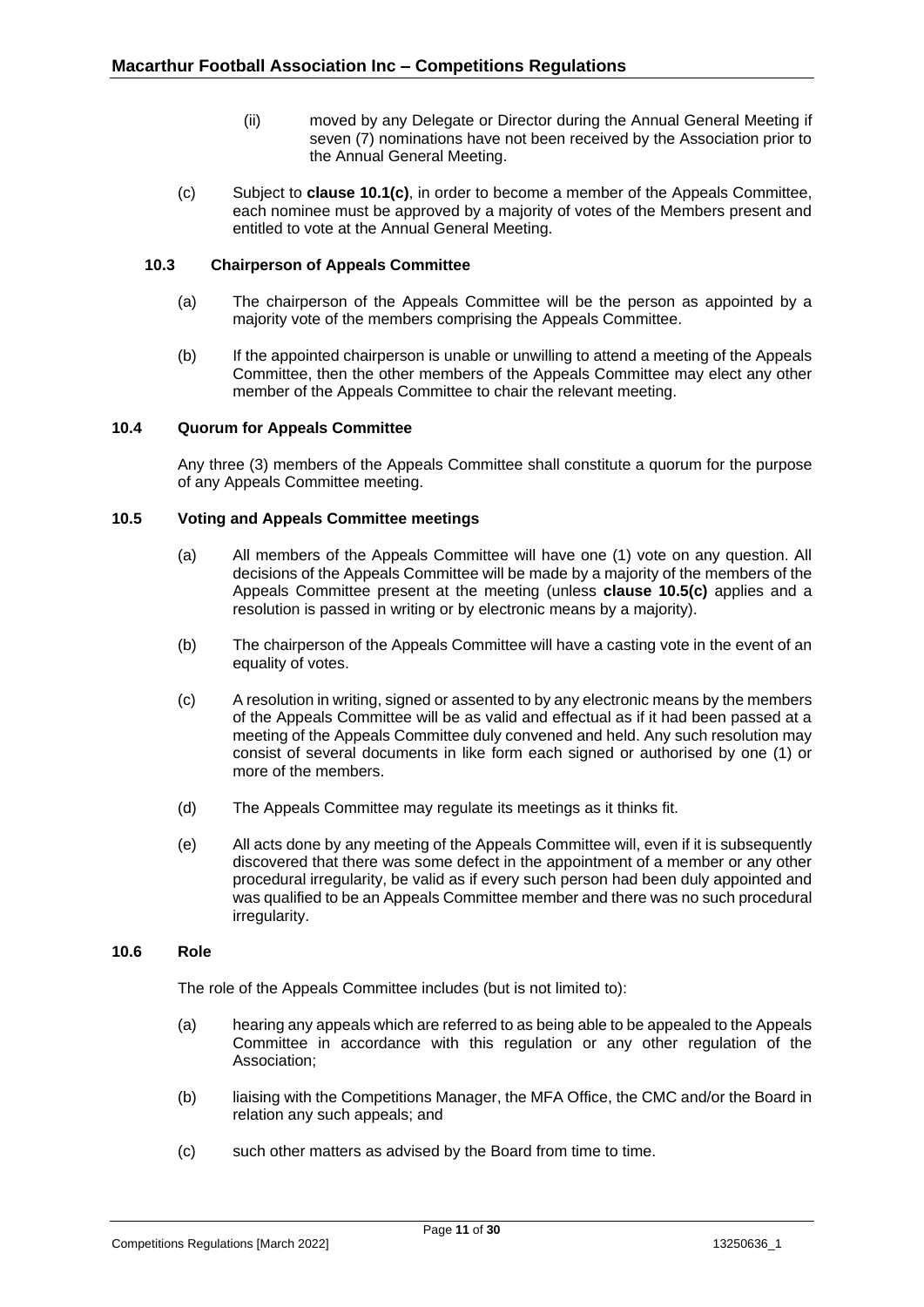## <span id="page-11-0"></span>**11. TEAM GRADING**

#### <span id="page-11-1"></span>**11.1 Grading principles**

- (a) The Competitions Manager, in collaboration with the CMC, shall grade such teams as are nominated to the Association in divisions of such age grades as determined each year by the Association.
- (b) The Competitions Manager will cause grading documentation to be distributed to the Clubs and which must be fully completed by each Club with team nominations and returned to the Competitions Manager by the time advised by the Competitions Manager.
- (c) The Competitions Manager will have the discretion not to accept any incomplete or late grading documents and which may result in Club teams not being accepted into an Association competition.
- (d) The Competitions Manager will adhere to the following grading principles (except in the case of exceptional circumstances):
	- (i) Promotion: The Premiers and Champions and, in the case where the Premiers are also the Champions, the Grand Final Runner-up, during the previous season shall be considered for promotion into the next higher division the following season. At least seven (7) players of the previous season's team must be registered to enable that team to be considered for promotion. A team should not be promoted by two (2) or more divisions, unless in the opinion of the Competitions Manager that is how the interests of the players and the game would be best served. Should a team be promoted by two (2) or more divisions the Competitions Manager will advise the Club in writing its reasoning for the decision, the Club will have right of appeal against the decision, such appeal to be in accordance with **clause [11.2](#page-12-0)**.
	- (ii) Relegation: A team that finishes last or second last in a competition during the previous season will be considered for relegation to the next lower division the following season. At least seven (7) players of the previous season's team must be registered to enable that team to be graded into a lower division. A team should not be relegated by two (2) or more divisions, unless in the opinion of the Competitions Manager that is how the interests of the players and the game would be best served. Should a team be relegated by two (2) or more divisions the Competitions Manager will advise the Club in writing its reasoning for the decision, the Club will have right of appeal against the decision, such appeal to be in accordance with **clause [11.2](#page-12-0)**.
- (e) At the end of each season each age group will be ranked by the Competitions Manager on their performance of that year including promotion and relegation and each team will be numbered accordingly one (1) through to the last placed team in that age bracket. This ranking system will be used for the purposes of declaring the competitions in line with the Association's preferred number of teams per division.
- (f) The Association will host a Grading Meeting, with one nominated member from each Club invited to attend and review initial grading for Youth (U12 – U18) and All-Age (U21 and above, excluding competitions for players aged 35 and over and M-League) with the CMC and the Competitions Manager. This meeting is strictly limited to two (2) persons representing each Club.
- (g) Nominated representatives failing to attend the Grading Meeting forfeit the right to appeal any grading decisions.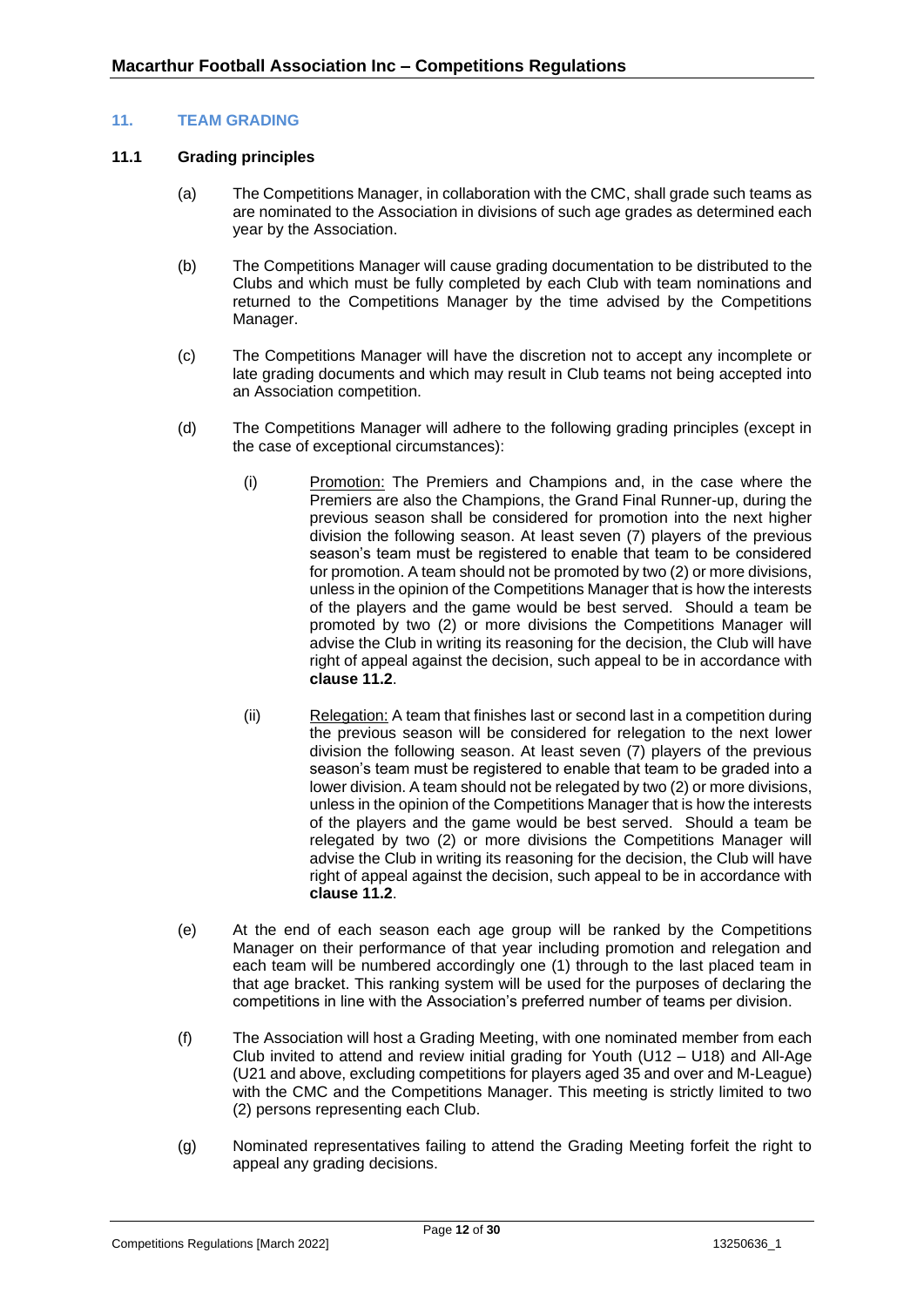- (h) A separate grading meeting will be held for Clubs with M-League and competitions for players over the age of 35.
- (i) The initial grading will be communicated to the Clubs at least 48 hours prior to the scheduled grading meeting.
- (j) Clubs will be advised of their final grading by the Competitions Manager within five (5) days of the grading meeting.

## <span id="page-12-0"></span>**11.2 Grading Appeals**

- (a) The Appeals Committee will deal with appeals by the Clubs against grading of teams as determined by the Competitions Manager under **clause [11.1](#page-11-1)** (**Grading Appeal**).
- (b) An application for a Grading Appeal must be lodged by a Club in writing to the MFA Office by no later than three (3) days of the issue of the grading by the Competitions Manager and which contains the following:
	- (i) Details of a minimum of 11 registered players.
	- (ii) Previous years grading.
	- (iii) Previous years' results.
	- (iv) All other relevant information that the relevant Club wishes to rely upon with respect to the initial grading decision.
- (c) A maximum of two (2) persons representing the Club may attend the Appeals Committee hearing in relation to the Grading Appeal. No legal representative or other third party may represent a Club during such an appeal.
- (d) The decision of the Appeals Committee in relation to the Grading Appeal will be final and binding. The Appeals Committee may consult with the Competitions Manager, the CMC, and the relevant Club before it makes a decision with respect to the Grading Appeal.
- (e) The decision of the Appeals Committee will be final and binding. No further avenue of appeal shall apply to decisions regarding grading after the Appeals Committee has notified the relevant Club of its decision.

## <span id="page-12-1"></span>**12. TEAM REGRADES**

## <span id="page-12-2"></span>**12.1 Team regrading principles**

- (a) All teams will be reviewed by the Competitions Manager and may be subject to regrades in accordance with this **clause [12](#page-12-1)**.
- (b) Barring exceptional circumstances as determined by the Competitions Manager, regrading of a team may be considered three (3) weeks before the end of the first round of the competition in which are they currently participating.
- (c) A regraded team can only enter a new division at a time determined by the Competitions Manager, in consultation with the CMC.
- (d) No applications for regrading will be accepted. All teams will be considered for regrading as set out in this **clause [12.1](#page-12-2)**.
- (e) Factors that may be taken into account when making a decision to regrade a team include (but are not limited to) the following: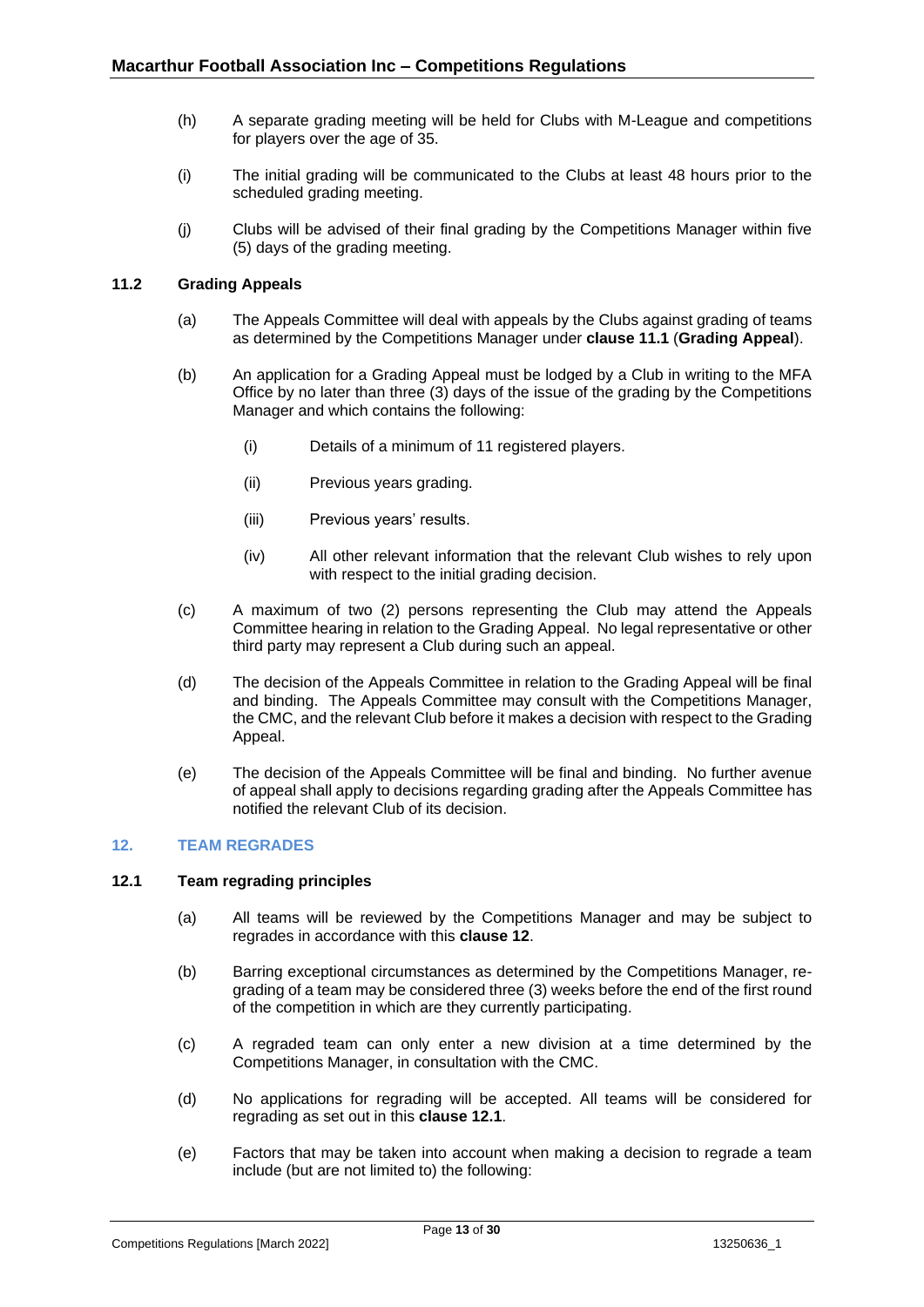- (i) The position of a team on the league table.
- (ii) The results of a team during the season.
- (iii) The closeness of each team in each competition.
- (iv) The goal difference.
- (v) The size of the league, and the size of a league to which a team may be regraded to.
- (vi) The likely performance of a regraded team in a new league.
- (vii) The impact a regrade will have on other Clubs or competitions.
- (f) The Competitions Manager will have the right to regrade, as believed to be in the best interest of teams, divisions, and age group as a whole. The Competitions Manager may consult with the CMC and Club teams proposed to be affected by any regrades. Those affected Clubs will have up to 48 hours to lodge a response to the Competitions Manager for consideration.
- (g) There is no obligation for the Competitions Manager to regrade any teams.
- (h) If a team is regraded, they will take with them their current points and goal difference. If a team is regraded to a higher division and their current points are higher than the team occupying fourth place in that division, the points will be adjusted, and the team will start with the same points as the team occupying fourth place at the time of the regrade. Additionally, goal difference will be set to equal as the team sitting in fourth place if the goal difference of the regraded team is higher than the team sitting in fourth place at time of regrade. If a team is regraded to a lower division and their current points are lower than the team occupying last place in that division, the points will be adjusted, and the team will start with the same points as the team occupying last place at the time of the regrade. Additionally, goal difference will be set to equal as the team sitting in last place if the goal difference of the regraded team is lower than the team sitting in last place at time of regrade.

## <span id="page-13-0"></span>**12.2 Regrade Appeals**

- (a) The CMC will deal with appeals by any Club with respect to the regrading decision made by the Competitions Manager (**Regrade Appeal**).
- (b) Regrade Appeals to the CMC carry a fee as outlined within the Fee Schedule and which must be paid prior to the appeal hearing.
- (c) An application for a Regrade Appeal must be lodged by a Club in writing to the MFA Office which details:
	- (i) the reasons for Regrade Appeal; and
	- (ii) the reasons why the initial decision of the Competitions Manager should be reversed,

by no later than three (3) days of the issue of regrade by the Competitions Manager.

(d) A maximum of two (2) persons representing the Club which has appealed the initial regrading decision may attend a CMC appeal hearing. No legal representative or other third party may represent a Club during such an appeal.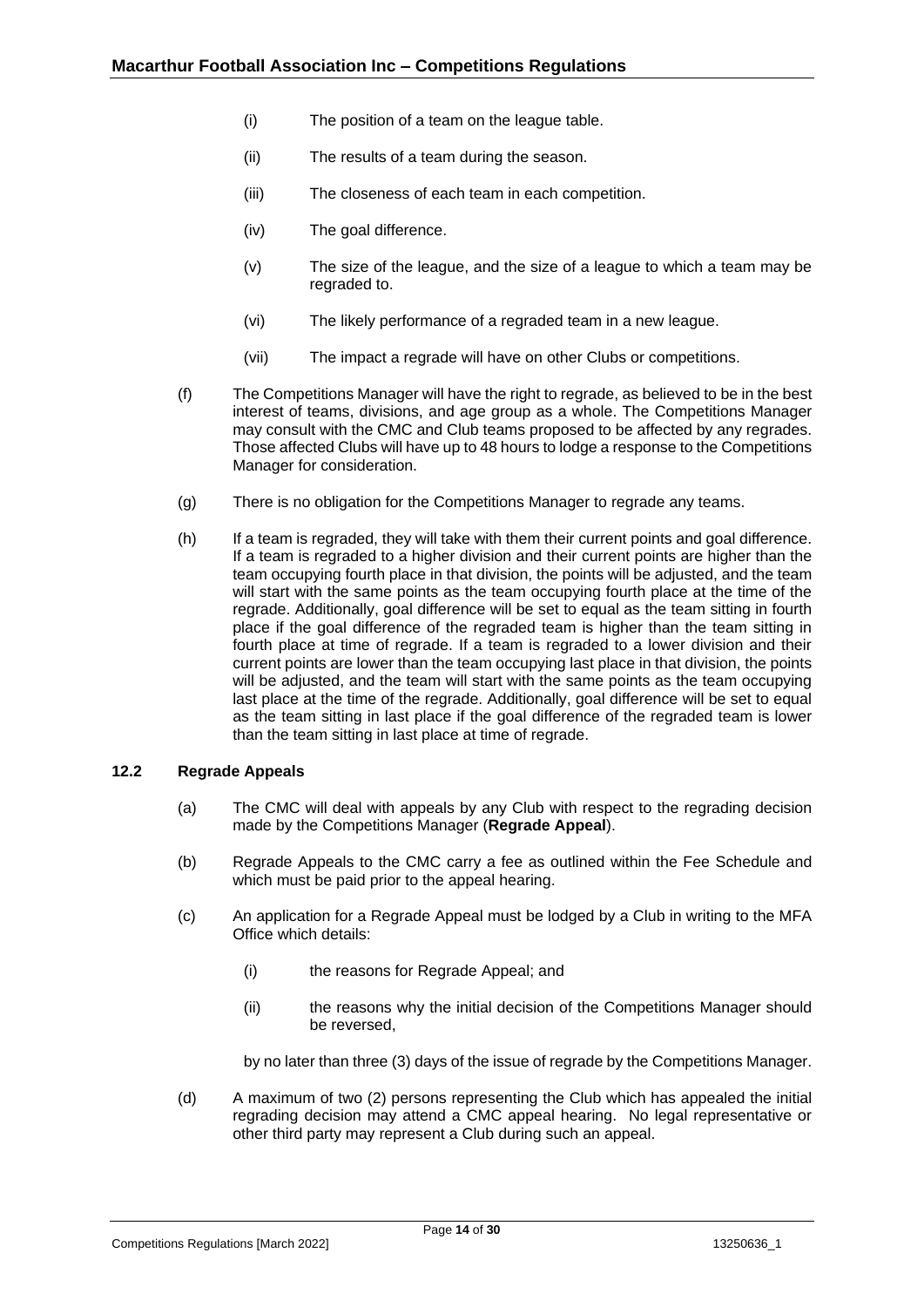- (e) The decision of the CMC in relation to the appeal by the Club will be final and binding. The CMC may consult with the Competitions Manager and the relevant Club before it makes a decision with respect to an appeal by a Club.
- (f) The decision of the CMC will be final and binding in relation a Regrade Appeal. No further avenue of appeal shall apply to decisions regarding grading after the CMC has notified the relevant Club of its decision.

## <span id="page-14-0"></span>**13. COMPETITIONS STRUCTURE**

- (a) The Association's preferred number of teams for competitions are:
	- (i) eight (8) for Youth (U12 to U18 inclusive); and
	- (ii) ten (10) for competitions above U18 and MiniRoos ( $U6 U11$ ).
- (b) If the preference cannot be delivered, then the final option will be six (6) teams. This format will be utilised to eliminate or reduce the number of byes wherever possible. Except due to exceptional circumstances, the Association will not deliver a competition with less than six (6) teams.
- (c) If the Association receives fewer than six (6) nominations for a division, the Association may consider the following options to reach or exceed the minimum quota:
	- (i) Combine the teams with an appropriate lower division. This combined division may be split at a time deemed appropriate by the Association.
	- (ii) Seek to form a competition for nominated teams with a neighbouring association.
- (d) Notwithstanding the Association's preference, the Association's priority is to ensure teams are placed in competition divisions that represent the most appropriate grading for that team.
- (e) The Association may schedule fixtures on evenings, Saturdays, Sundays, and Public Holidays, subject to availability of grounds:
	- (i) to ensure that competition rounds are played; and
	- (ii) to play matches moved due to State Cup or other similar commitments.
- (f) Subject to clause [29.2\(d\),](#page-27-2) a competition is to consist of a minimum of two rounds. Possible variations are summarised below:
	- $(i)$  8 teams = 21 matches.
	- $(ii)$  10 teams = 18 matches.
	- (iii) 6 teams = 20 matches.
	- (iv) 11 or more teams = Assessed during the season and may be split at the discretion of the Competitions Manager.
- (g) In the Premiership competitions, points shall be allocated as follows:
	- (i) A win 3 points.
	- (ii) A draw 1 point.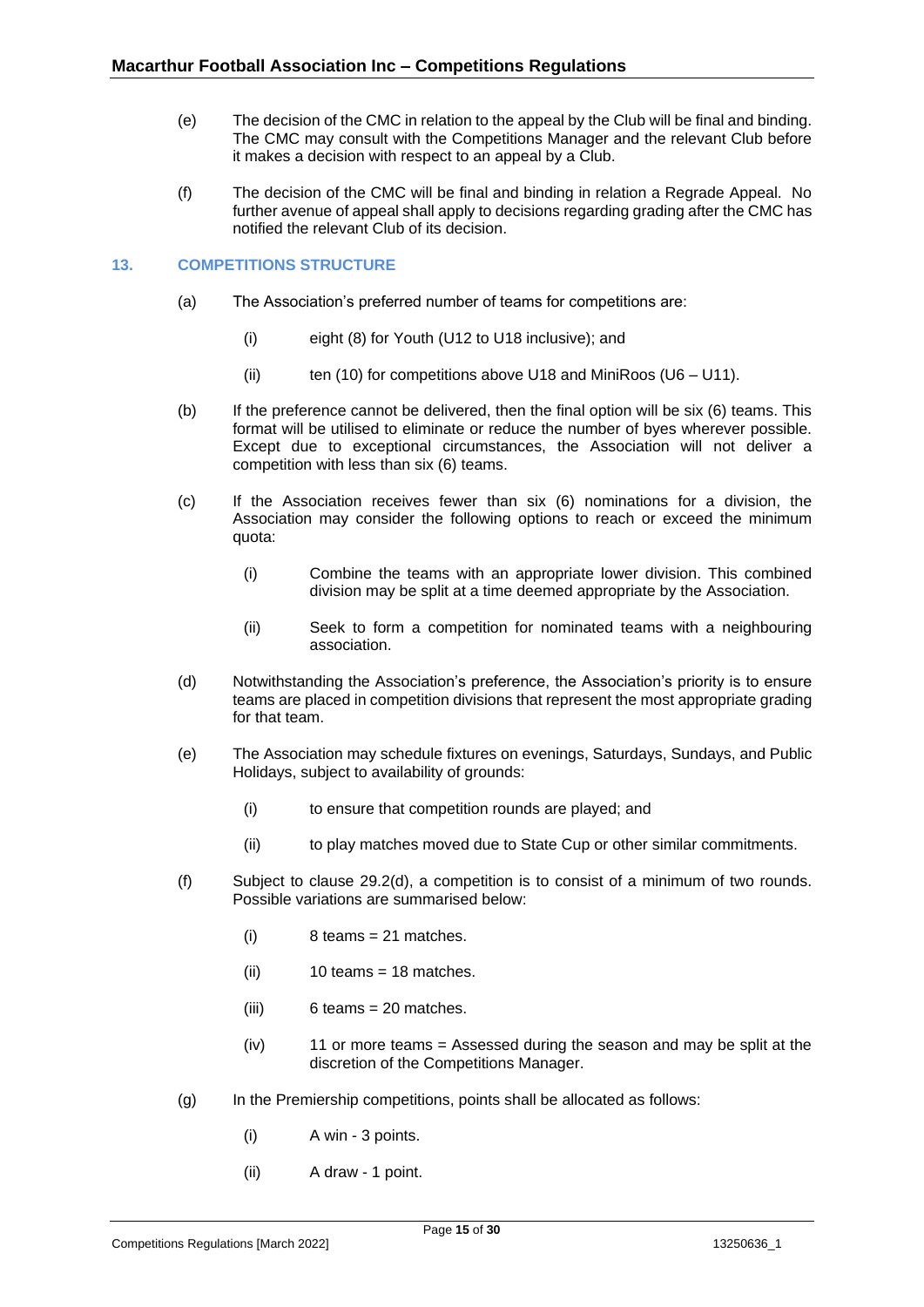- (iii) A win by forfeit 3 points plus 3 goals.
- (iv) Forfeiting team:
	- $(A)$  A 3 0 loss will be recorded; and
	- (B) Will lose three (3) points if a competition team forfeits three times during the same season.
- (v) A Bye fixture 0 points.
- (h) In the event of more than one team finishing the competition on equal points, the positions will be determined as follows:

| <b>Criterion of Equality (if)</b>                                                                                                                                                                           | <b>Ranking Criterion (then)</b>                                                                               |
|-------------------------------------------------------------------------------------------------------------------------------------------------------------------------------------------------------------|---------------------------------------------------------------------------------------------------------------|
| Equal Points                                                                                                                                                                                                | Most points from games played<br>between the two teams during<br>the season shall place higher                |
| Equal Points and equal points from games<br>played between the two teams during the<br>season                                                                                                               | Highest goal difference from<br>games played between the two<br>teams during the season shall<br>place higher |
| Equal Points, equal points from games<br>between the teams during the season and<br>equal goal difference from games played<br>between the two teams during the season                                      | Highest goal difference<br>(overall) shall place higher                                                       |
| Equal Points, equal points from games<br>between the teams during the season, equal<br>goal difference from games played between<br>the two teams during the season and equal<br>goal difference (overall). | Highest goals scored for in total<br>shall place higher                                                       |

- (i) The team that places first shall be deemed Premiers.
- (j) Premiers of the Division one (1) competitions shall participate in the Football NSW Champion of Champions tournament should the opportunity exist for that age group.
- (k) In the event of the withdrawal of any team before the conclusion of round 1 of competition, all points previously allocated in matches in which they have taken part shall be deleted and goal averages adjusted accordingly. Should the withdrawal occur in the second round of the Competition, only those games played in the second round shall be adjusted.

## <span id="page-15-0"></span>**14. FINALS SERIES**

- (a) The top four (4) teams from each division shall play off in a Finals Series and for two (2) places in the Grand Final on a knockout basis.
- (b) The draw for the Final Series shall be:
	- (i) "1st Qualifying Final" 1 versus 2; and
	- (ii) "Elimination Final" 3 versus 4.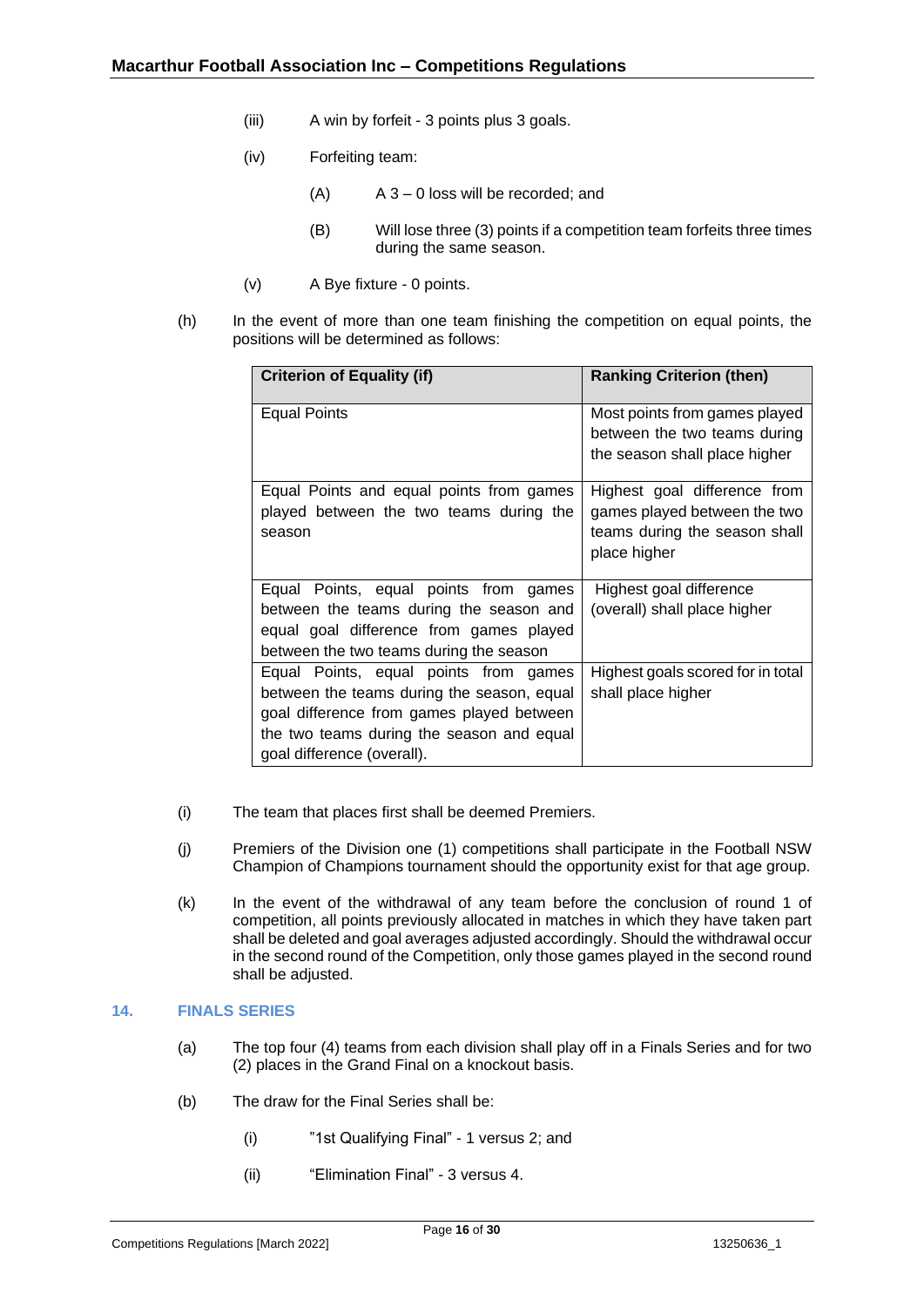- (iii) Winner between 1 versus 2 shall proceed directly to the Grand Final.
- (iv) The loser between 1 versus 2 shall play the winner of 3 versus 4 in the 2nd "Qualifying Final".
- (v) The loser of 3 versus 4 is eliminated. The winner of the 2nd "Qualifying Final" shall play the winner of the first 1st "Qualifying Final" in the "Grand Final".
- (vi) The winner of the Grand Final shall be known as the "Champions".
- (c) Should any Final be even on score at the end of normal time, extra time of 15 minutes each way for senior competitions and 10 minutes each way for youth (up to and including under 18's) competitions shall occur.
- (d) If after extra time the match remains a draw, the match shall be decided by penalties as per FIFA Rules.
- (e) Teams who are placed 1st and 2nd respectively at the end of the normal competition and who forfeit the first round of the Final Series automatically disqualify themselves from the Final Series and will play no further part in the Final Series.
- (f) A player must have played at least two (2) games for a team during the season to qualify as a player during the Finals Series.

## <span id="page-16-0"></span>**15. MATCH CARDS**

- (a) In all competition matches, the team manager/coach shall before the start of play, complete the match card with the list of proper (family/surname) and FA numbers of the players in their team against the player's correct shirt number. Under no circumstances should a match card be altered after the commencement of play. Failure to comply with the requirement shall incur a penalty as determined by the CMC after receiving advice from the Competitions Manager.
- (b) The match card is to be supplied by the Association through the host Club and the original card must be forwarded to the MFA Office by:
	- (i) Tuesday 12pm following weekend matches (in the case of Monday Public Holidays, then Tuesday 5pm); and
	- (ii) within 60 hours of mid-week matches.

This function is the responsibility of the host Club.

- (c) The referees shall put the score on the match card at the conclusion of the match and for the avoidance of doubt includes Under 6's through to Under 11's (unless otherwise directed by the Association).
- (d) Match cards must be completed in blue or black pen. Alternatively, printed labels or stickers are permitted to be applied to the match card.
- (e) The name of any player temporarily playing in a higher grade or division together with his/her usual grade and division, shall be recorded on the match card. Failure to comply with the requirement shall incur a penalty as determined by the CMC after receiving advice from the Competitions Manager.
- (f) No whiteout or correction fluid shall be used on any match card. Any errors are to be single line crossed out and written above the error. The use of whiteout or correction fluid will be considered to be an attempt to alter the match card and shall incur a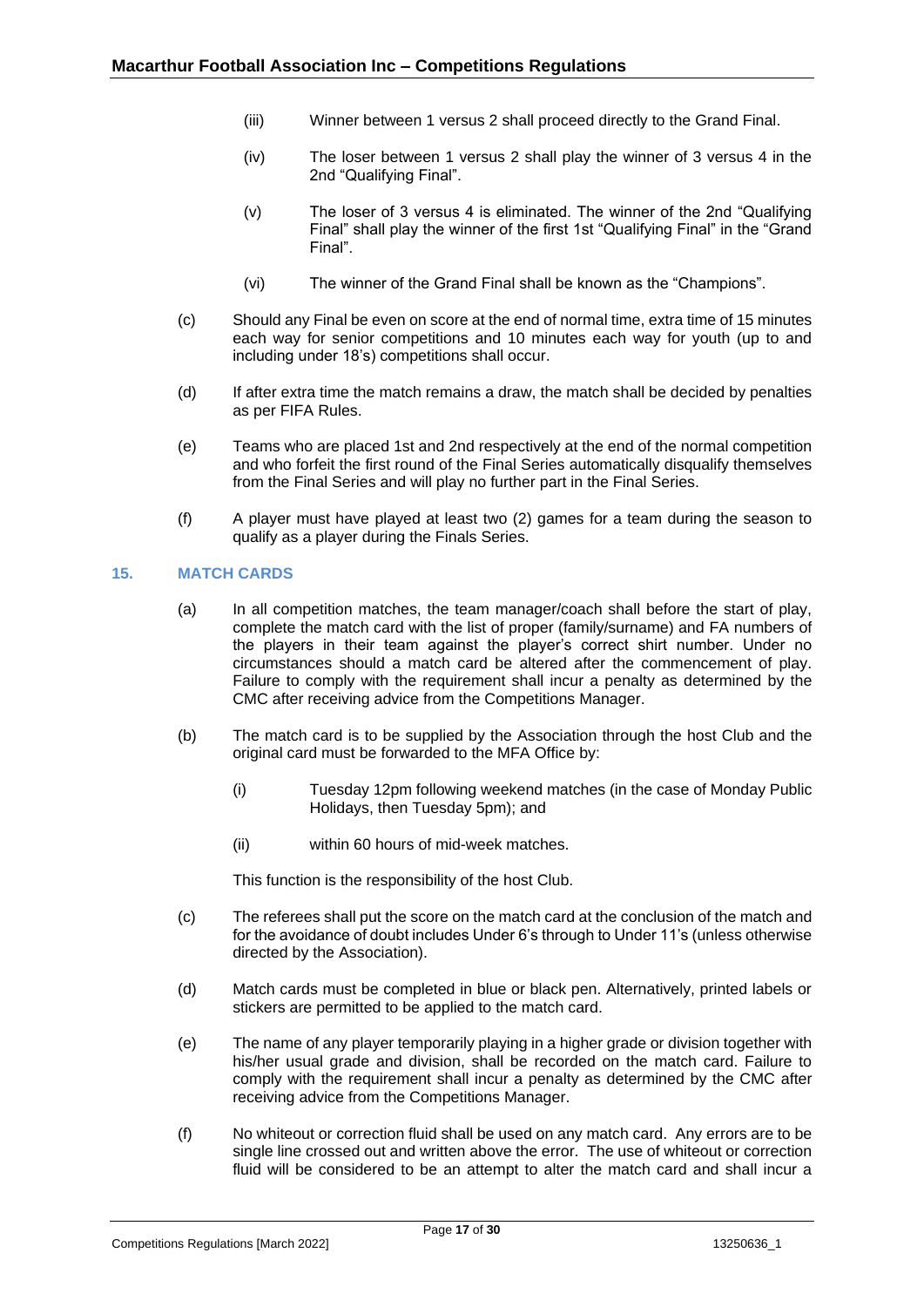penalty determined by the CMC after receiving advice from the Competitions Manager.

- (g) A player who has been stood down or suspended must be recorded on the match card with his proper (family/surname) and ID number for the matches in which he/she or she is suspended in the stood down section. Failure to comply with this clause shall incur a penalty as determined by the CMC after receiving advice from the Competitions Manager.
- (h) Any Club or team that has lost/misplaced a match card shall incur a penalty as determined by the CMC after receiving advice from the Competitions Manager.
- (i) A Club incorrectly completing a match card may incur a penalty as determined by the CMC after receiving advice from the Competitions Manager.
- (j) The Association may implement digital match cards. If the Association authorises the use of digital match cards, then the Competitions Manager will issue a directive to the Clubs in relation to the rules applicable to, and use of, digital match cards from time to time and will prevail to the extent of any inconsistency in this **clause [15](#page-16-0)**.

## <span id="page-17-0"></span>**16. IDENTITY CARDS**

- (a) Identity cards for players, coaches and managers shall include a clear and legible photo of the relevant individual, as well as list the individuals registered Club, team name, division, date of birth, registration number, name, and signature as applicable.
- (b) All individual photos must be current and show the head and shoulders only. The CMC will review the validity of digital identity cards at the start of the season.
- (c) Identity cards will be checked by the opposing team's manager prior to the commencement of the match.
- (d) Hard copy identity cards should be provided in the first instance. When hard copy identity cards cannot be produced, a digital identity card will be accepted. A digital card must be clear, legible, and current. Players that cannot be identified are deemed ineligible and unable to participate in a match.
- (e) Only hard copy identity cards will be acceptable during the Finals Series (unless otherwise advised by the Competitions Manager with the approval of the CMC).
- (f) The digital identity card can be produced across all competition age groups when a hard copy card cannot be produced. It is compulsory to present either a hard copy or digital copy identity card prior to the start of each match or a forfeit will result. Teams have a maximum of 10 minutes from the scheduled kick-off time to produce identity cards.
- (g) Any team that refuses to produce identity cards for checking by the opposing team's manager prior to the commencement of the match shall forfeit the match and face further sanction at the discretion of the CMC after receiving advice from the Competitions Manager.

#### <span id="page-17-1"></span>**17 ELIGIBILITY**

## <span id="page-17-2"></span>**17.1 Eligibility: General**

(a) Both males and females shall be eligible for registration as players in Association competitions. The Association will provide separate male and female competitions across all age categories pending team nominations for such competitions.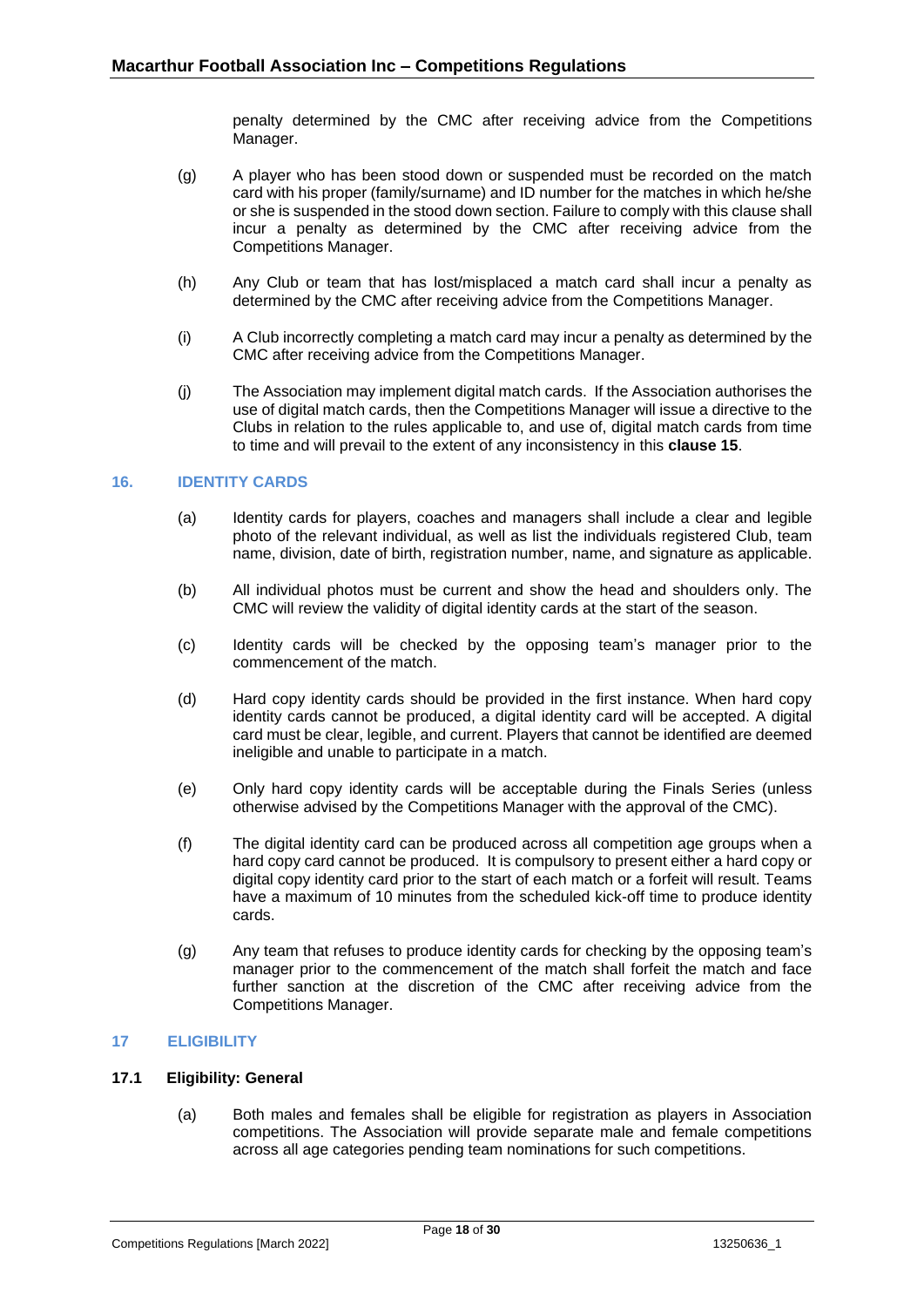- (b) The football year shall commence on January 1st and end on December 31st each year. A player's age eligibility shall be determined by their age at the 1st of January.
- (c) As per National Registration Regulations, a player is eligible to register with a Club from the age of five (5), that is, they are turning five (5) in the calendar year they are intending to register to play football.
- (d) A registered player from any Club team may play for their Club in a higher age grade subject to that Club's permission to do so and only in the following circumstances:
	- (i) In the same age group any higher division. For example, a player from U12 Division 4 may be borrowed to play U12 Division 1, 2 or 3.
	- (ii) In the next higher age group in the same or higher division. For example, a player from the U12 Division 1 may be borrowed to play U13 Division 1 only. A player from U12 Division 2 may be borrowed to play U13 Division 1 or 2. A player from U12 Division 3 may be borrowed to play U13 Division 1, 2 or 3.
	- (iii) Two (2) age groups higher Any division higher, in the same division or next lower division. For example, a player from U12 Division 1 may be borrowed to play U14 Division 1 or 2. A player from U12 Division 2 may be borrowed to play U14 Division 1, 2 or 3.
- (e) Any number of players may be registered; however, teams shall be restricted to sixteen (16) players in any one match.
- (f) To be eligible to play in the All-Age Competition, one must have turned sixteen (16) prior to 1 January of the current year.
- (g) To be eligible to play in the U12 Girls Youth Competition, a player must have turned at least ten (10) years of age prior to 1 January of the current year.
- (h) With the exception of paragraphs (f) and (g) above, a player cannot participate in an age grade more than two (2) years above their actual age without an exemption from the Association.
- (i) Players are permitted to play four (4) matches in a higher age or division. Any player exceeding these requirements automatically becomes a member of the team with which he/she plays their fifth match.
- (j) At no time will more than three (3) players be permitted to play in a higher age or division of any one team. A team who plays more than three (3) players in a higher age or division in any one team will be deemed to have forfeited that match. Failure to comply with this requirement shall incur a penalty as determined by the CMC after receiving advice from the Competitions Manager.
- (k) A registered player from any Club may only play in a lower division in the same age grade by first applying for and obtaining a player regrade. A player that has been granted a regrade shall not play again in a higher division or age grade without permission from the Association.
- (l) Players of teams playing in the same division from the same Club are not permitted to be borrowed between the teams in that same division.
- (m) Where a Club does not have an eligible player(s) to borrow from under paragraph (d) above, that Club may submit in writing a request to the Competitions Manager for special consideration of such rule. Such submission must be in writing 48 hours prior to the match taking place and must outline the players name(s) who are intended to be borrowed. Such consideration will only be considered for the game in which the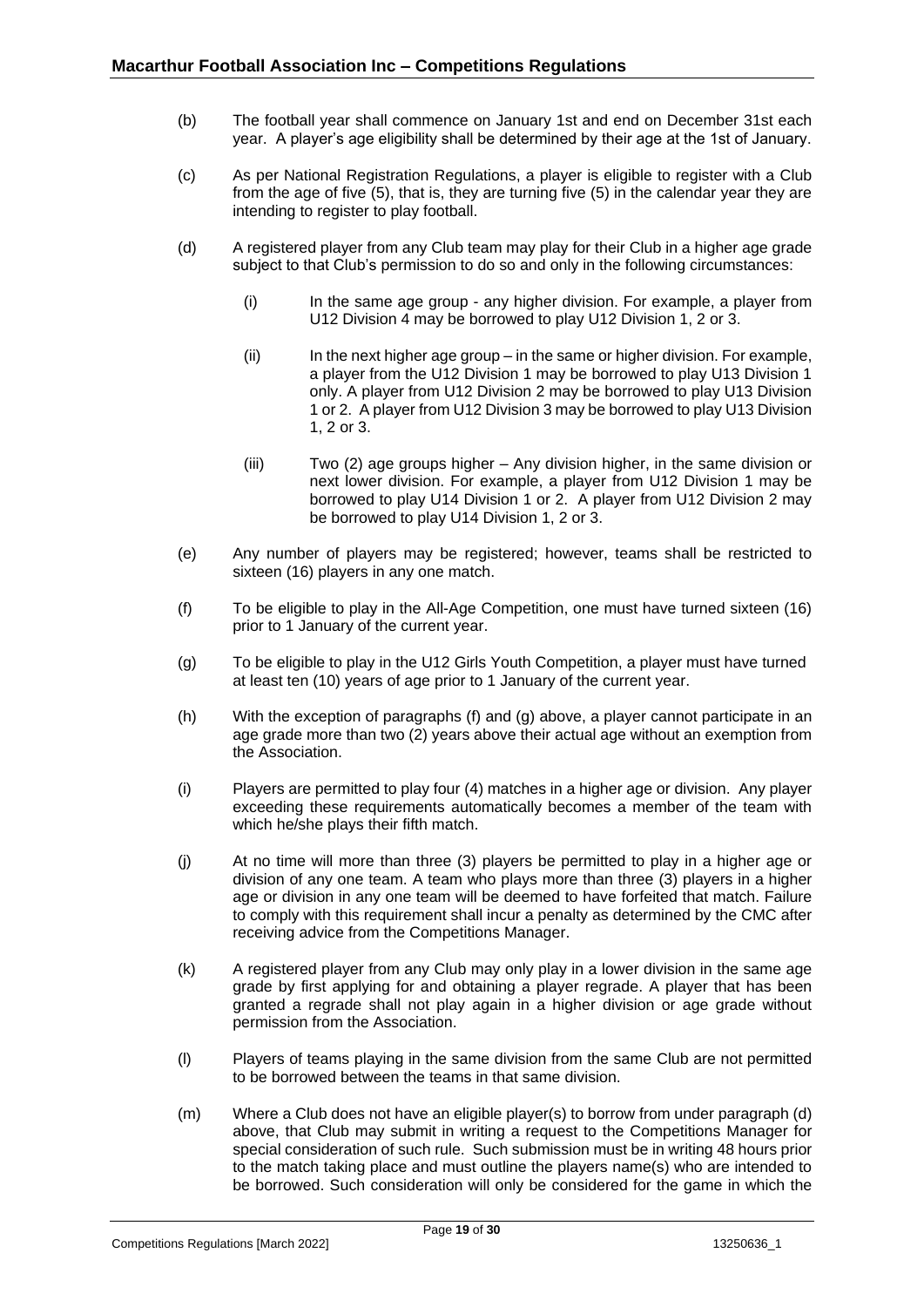submission refers and may only be approved to permit eleven (11) players to participate in the match.

#### **17.2 Age Eligibility – Youth Competitions**

- <span id="page-19-0"></span>(a) A Club may apply to the Competitions Manager seeking approval to play an over-age youth player in a competition up to one year below their current age group under extreme or extraordinary circumstances.
- (b) Exceptional circumstances referred to in **clause 17.A(a)** above may include (but are not limited to) the following:
	- (i) The Club is not participating in either a competition that is age appropriate to the player's current age, or in a competition one year above player's current age.
	- (ii) The player would have a physical disadvantage if graded in age group two years or more above player's current age.
	- (iii) The player is considered a late developer and is therefore potentially disadvantaged from a physical perspective due to late onset of biological maturity (height, weight, speed, strength).
- (c) Application for consideration of a youth player to play one year below their true age group is a two-fold process.
	- (i) Firstly, a written request must be lodged with the Competitions Manager by the applicant Club outlining reasons why the player is to be considered for registration in an age group no more than one year below the correct age group.
	- (ii) Secondly, the player will be required to attend a training session under the supervision of the Association's Community Football Manager who will assess the player as to their suitability to play in the lower age group.
- (d) No youth team shall contain more than one (1) player who is eligible to play in the lower age group unless otherwise approved by the Association.
- (e) A youth player will not be placed in a lower age division if the player's involvement provides the team with a clear advantage over other teams who will not have the benefit of an over age player in their team (this assessment will be part of the Association's Community Football Manager's assessment of the player).

#### <span id="page-19-1"></span>**17.3 Eligibility: Competitions for Players Aged 35 Or Over**

- (a) Competitions for players aged 35 and over shall be a competition designated for players who have attained the age of 35 prior to 1st January in the year the competition is being held.
- (b) Any team moving into or joining the Over 35s competition (a team is categorised as one comprising a minimum of seven returning players from an all-age team, or a minimum of seven players coming directly out of an All-Age competition) will be graded and placed in an Over 35 Division as determined by the Competitions Manager in consultation with the CMC. Subject to the discretion of the Competitions Manager, a team:
	- (i) may be placed in Over 35 Division 1 if the team, or majority of team members, are from M-League, or Division 2 through to Division 6 competitions, or are from outside the district; or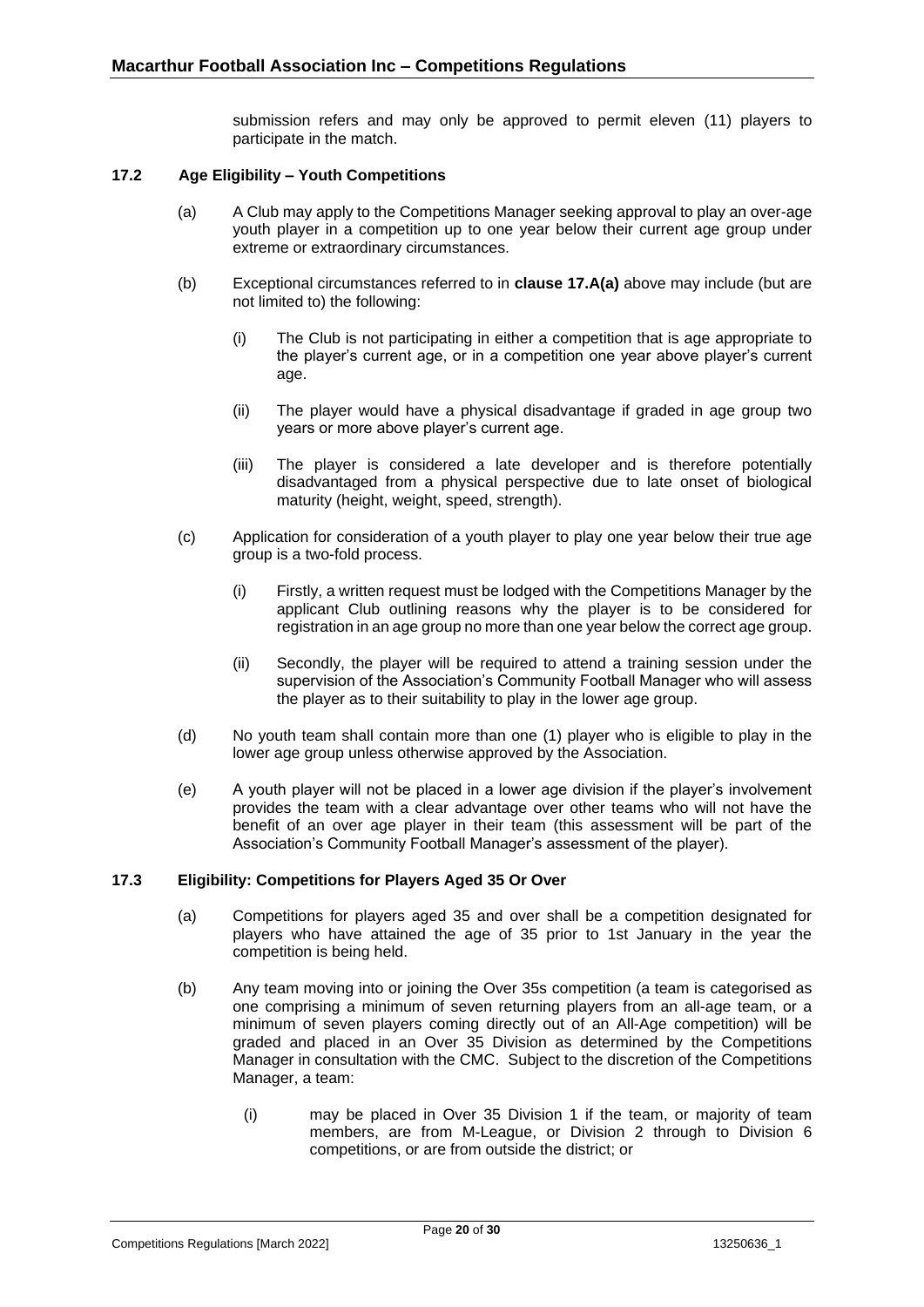- (ii) may be placed in Over 35 Division 2 if the team, or majority of team members, are from Division 7 and below competitions; or
- (iii) moving directly from an Over 45 competition may be placed in either the Over 35 Division 2 or Over 35 Division 3 competition (team's ladder position in their existing Over 45s competition will determine which division of Over 35s the team is placed within at the discretion of the Competitions Manager).
- (c) Players registered in competitions for players aged 35 and over shall be permitted to be borrowed in accordance with paragraph (d) below.
- (d) Players registered in competitions for players aged 35 and over shall be restricted to playing in the grades as tabled below:
	- (i) Division 1 players can be borrowed into Division 2 of the All-Age competition and down to and including Division 4 only;
	- (ii) Division 2 players can be borrowed into the Division 2 of the All-Age competition and down to and including Division 8 only;
	- (iii) Division 3 or lower: Players can be borrowed in any All-Age Division.
- (e) Players registered in a competition for ages 35 and over cannot be borrowed into the M-League competition.
- (f) No all-age registered player is permitted to play as a borrowed player in any competitions for players aged 35 and over.
- (g) A registered Over 45s player can be borrowed into any Over 35 Division competition in line with normal borrowing regulations contained in **clause 17(i)**.
- (h) Any number of players may be registered for any team over 35's, however, teams shall be restricted to 16 players in any one match.
- (i) A player having been once substituted in a match, may retake the field as many times as is required during the match, provided the referee is first notified of the substitution to take place. A player being substituted may leave the field at any point of play, but the player taking the field of play shall enter from halfway.
- (j) When a competition is available for players aged 45 and over (an Over 45's Competition), Clubs will be afforded the opportunity to register a maximum of three (3) players aged 40 and over (an underage player). To be eligible, the player must have already turned 40 prior to 1 January of that year.
- (k) The Club may apply for special consideration to replace a registered underage player with another underage player, in the event that the registered underage player suffers a long-term injury or is unavailable for selection for a long period of time. Approval will be granted at the discretion of the MFA Competitions Manager.
- (l) An Over 35 registered player, who is age eligible to play in the Over 45s Competition can be used as a borrowed player in the Over 45s competition in line with normal borrowing regulations contained in **clause 17(i)**.
- (m) A maximum of three (3) underage players are allowed to participate in any given Over 45's match.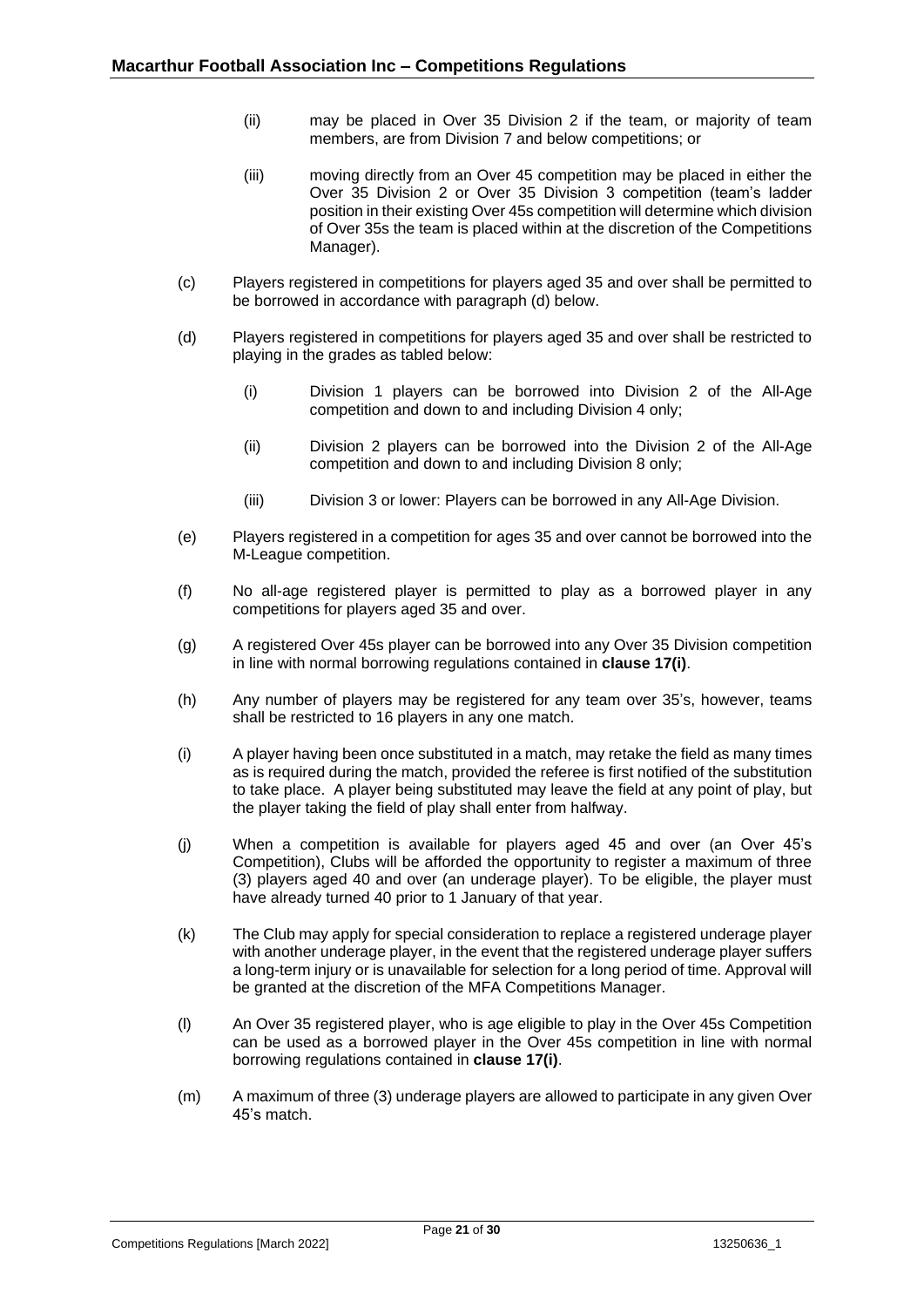#### <span id="page-21-0"></span>**18. INELIGIBLE PLAYERS**

- (a) It is the responsibility of each Club to ensure that only eligible players participate in any match.
- (b) Players ineligible to participate include:
	- (i) unregistered players;
	- (ii) players not in possession of a valid identity card. This includes digital cards that are not legible or clear;
	- (iii) suspended players;
	- (iv) a player who participates in the match but is not listed on the match card.
	- (v) a player who is required to stand down for receiving the required number of cautions;
	- (vi) a player that has been expelled from a match on the day/s prior to a match but after the regular Judiciary Committee hearing date;
	- (vii) a player that has been expelled from a match earlier in the day;
	- (viii) a player that has not complied with age-based requirements or policies of the Association. This includes a player participating in an age grade lower than their grade permits;
	- (ix) a player participating in a division lower than the division than that for which they are registered, without first obtaining a regrade;
	- (x) a player already registered with another Association; or
	- (xi) any other player who is deemed ineligible under this regulation or any other regulation of the Association.
- (c) Any team that fields an ineligible player will automatically lose that match on forfeit and shall incur a penalty as determined by the CMC after receiving advice from the Competitions Manager.
- (d) Additionally, the Club, team official/s and/or player may be further sanctioned in accordance with the Association's Grievance and Disciplinary Regulations.

## <span id="page-21-1"></span>**19. MATCH TIMES**

- (a) Matches shall be played on date and time at the venue set down by the Association and shall commence at the stipulated time.
- (b) Should a match commence later than the stipulated time, reduced time shall be played in equal periods to allow the following match to commence at the allotted time.
- (c) A match cannot commence more than 10 minutes later than the stipulated commencement time.
- (d) No extra time shall be allowed for players injured in a match. Extra time may only be added at the discretion of the referee for time wasting, substitutions and issuing of yellow and red cards.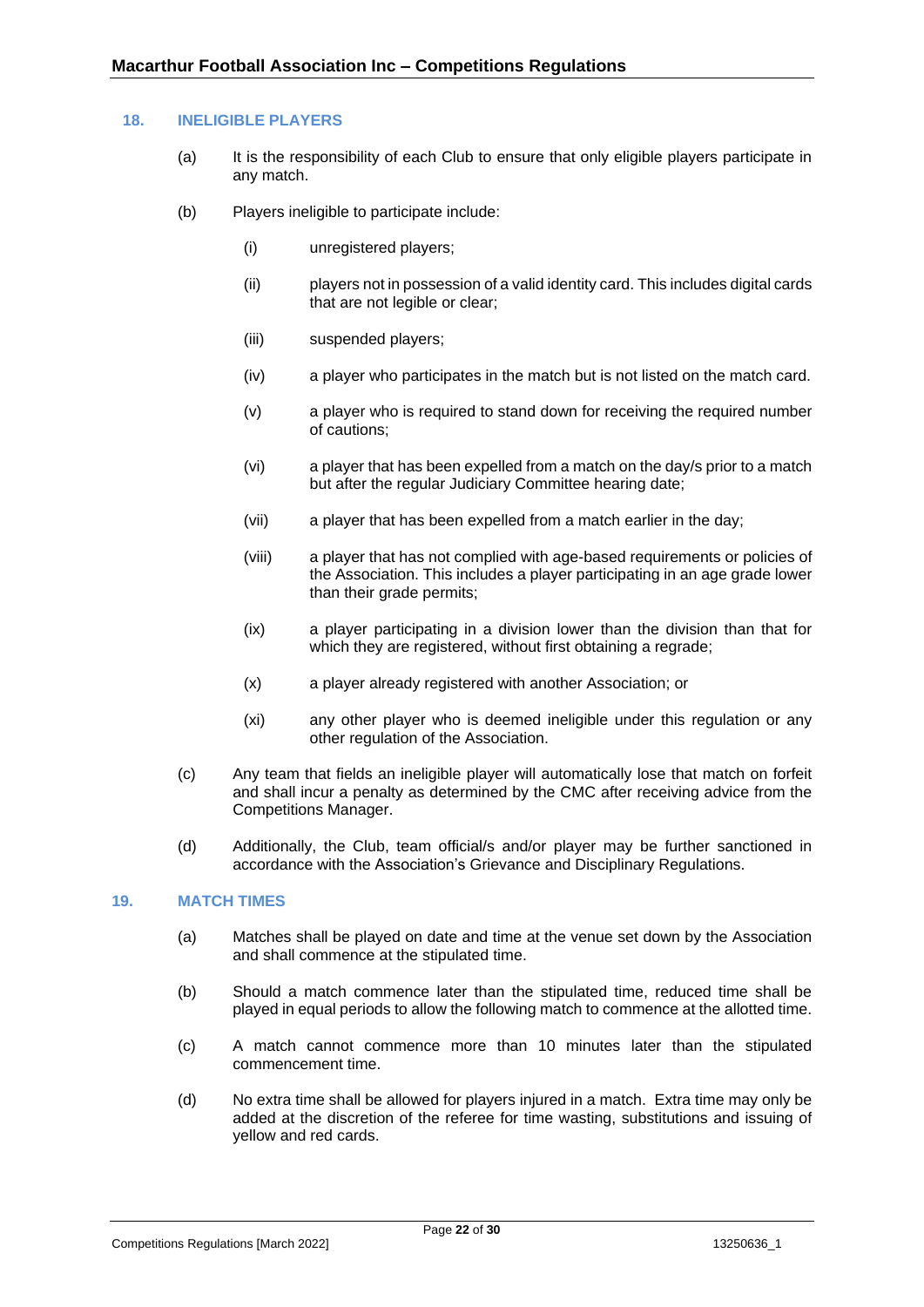(e) If a competition match is stopped for any reason within the first half of play and does not recommence, at the discretion of the Competitions Manager, the game may be rescheduled and replayed in full at a date arranged by the Competitions Manager in consultation with affected Clubs. For the avoidance of doubt, any match that is stopped for any reason after the half time whistle sounds will not be rescheduled.

#### <span id="page-22-0"></span>**20. MATCH DURATION**

(a) The maximum duration of matches in the various age grades shall be as set out in the table below:

| <b>COMPETITION TYPE</b>                        | <b>MATCH DURATION</b>                |
|------------------------------------------------|--------------------------------------|
| Competitions for players over the age of<br>35 | At the discretion of the Association |
| All Age and Men and Women                      | 2 equal periods of 45 minutes        |
| Under 18 - Under 21                            | 2 equal periods of 45 minutes        |
| Under 17                                       | 2 equal periods of 40 minutes        |
| Under 15 - Under 16                            | 2 equal periods of 35 minutes        |
| Under 13 - Under 14                            | 2 equal periods of 30 minutes        |
| Under 12                                       | 2 equal periods of 25 minutes        |
| Under 6 - Under 11                             | As per National MiniRoos guidelines  |

(b) The result of a match not played to the time as per above, shall be determined by the Competitions Manager.

#### <span id="page-22-1"></span>**21. DEFERRED MATCHES**

- (a) Applications for deferred matches must be made in writing to the MFA Office, where the Competitions Manager shall make the final decision.
- (b) All applications must be received at least seven (7) days prior to the scheduled match. Any deferred match shall be played at the direction of the Competitions Manager.

## <span id="page-22-2"></span>**22. MATCH BALLS**

- (a) Match balls must be approved by the Association and comply following the following guidelines:
	- (i) MiniRoos U6 U11: As per National MiniRoos Rules and Playing formats.
	- (ii) U12 and U13 Size 4.
	- (iii) All other age groups size 5.
- (b) The home Club team shall have two (2) match balls available for competition matches in a condition fit for play. The referee shall decide as to the fitness of the balls. Teams failing to comply may be sanctioned as determined by the CMC.
- (c) During the Finals Series, the host Club team shall provide a minimum of two (2) x match balls of suitable size.
- (d) In M-League, if applicable, the type and make of ball will be that which the Association may from time to time decide.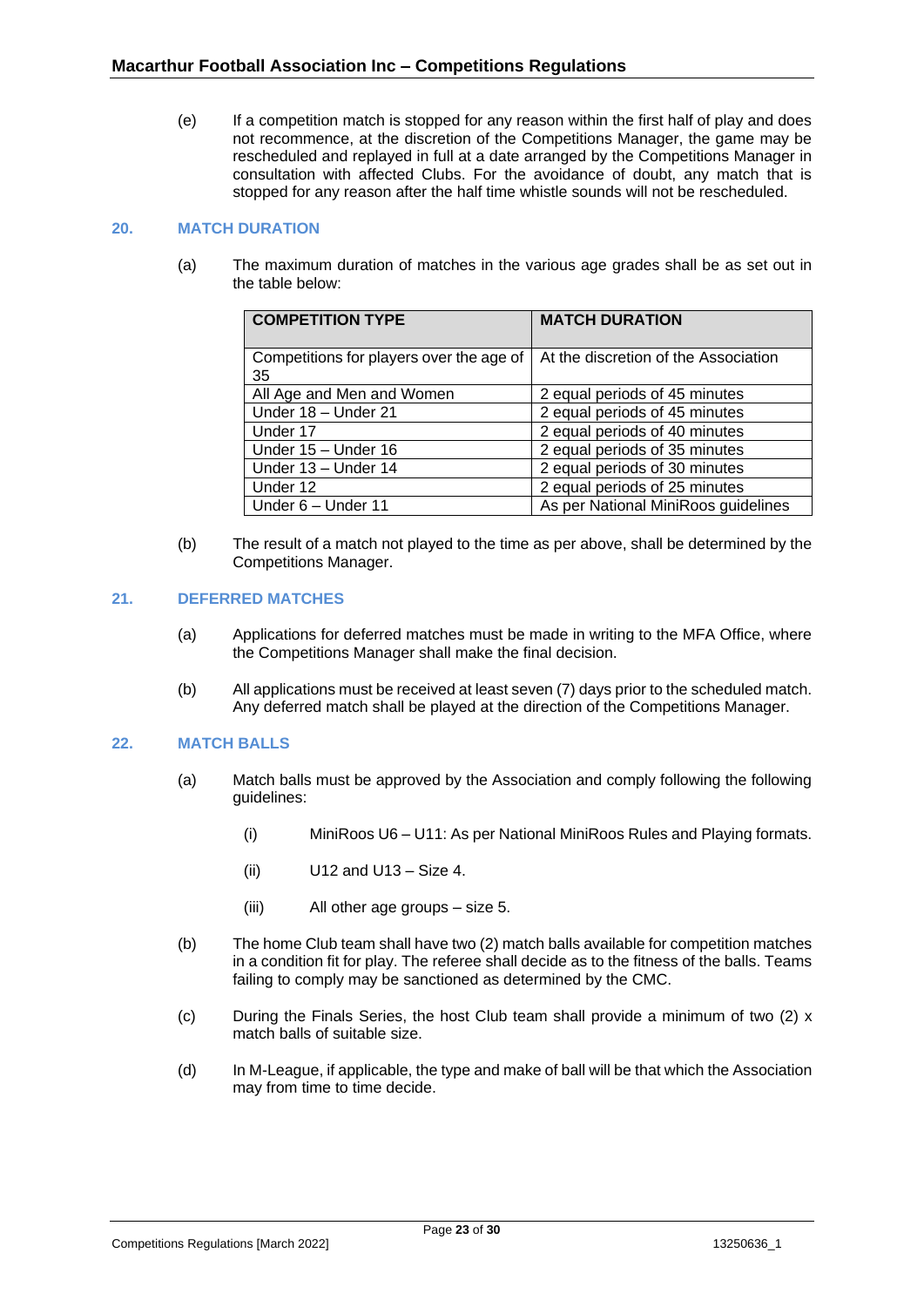#### <span id="page-23-0"></span>**23. SUBSTITUTIONS**

For all competition games, unlimited interchange of players is permissible at any time during the game subject to the maximum number of players permitted on a match card, subject to the FIFA laws of the game.

## <span id="page-23-1"></span>**24. SLIDE TACKLES**

Slide tackles shall be prohibited in all competitions for ages 35 and over.

#### <span id="page-23-2"></span>**25. GROUNDS**

- (a) Clubs not having a home ground shall be liable to a fee in respect of grounds provided for its use.
- (b) The ground lessee or persons delegated shall have power (subject to Council approval) to decide as to the fitness of the ground in all matches.
- (c) Except where specifically stated otherwise, the first named team in the competition draw shall be considered the home team.
- (d) A visiting team desiring to complain against the condition of any ground, goal posts or corner flags, shall make their complaint to the referee before the commencement of the match. The referee shall be empowered to order a match to be played despite any protest made in accordance with the previous sentence. If deemed necessary, the referee will lodge a report to the Association for consideration.
- (e) For the purpose of this regulation**,** a reference to the referee shall include both a qualified referee appointed to the match and an unofficial referee appointed in accordance with **clause [26](#page-23-3)**.
- (f) On grounds where more than one field is available, and the ground lessee or persons delegated decide that the appointed ground is unfit for play they are empowered to order the match to be played on the alternative field.
- (g) No Club official, team manager, team coach or any other person shall be permitted to stand along the goal line. The match may be stopped at the discretion of the referee if the circumstance in the preceding sentence occurs.
- (h) Each Club is responsible to ensure that each field is identified and marked with a "Technical Area". Coaches from U12's and above shall remain in the Technical Area. No other persons other than players, coaches and managers listed on the match card are allowed within their respective team's Technical Area. Each person in the Technical Area who is not a player shall wear a lanyard with a current ID card.
- (i) Where possible, field of play dimensions should be as per FNSW Technical Requirements. Whilst certain grounds will have fields either at the maximum specifications outlined or the minimum outlined specifications, it is recommended that, where possible, the minimum size field is used for Youth football and the maximum size field is more suitable for Senior football.

#### <span id="page-23-3"></span>**26. ROLES AND RESPONSIBILITIES**

- (a) Ground control is the responsibility of the host club. Each host club shall nominate at least one (1) "**Ground Official**" for each Match played at the venue. The Ground Official:
	- (i) must be a responsible person over the age of 18 years;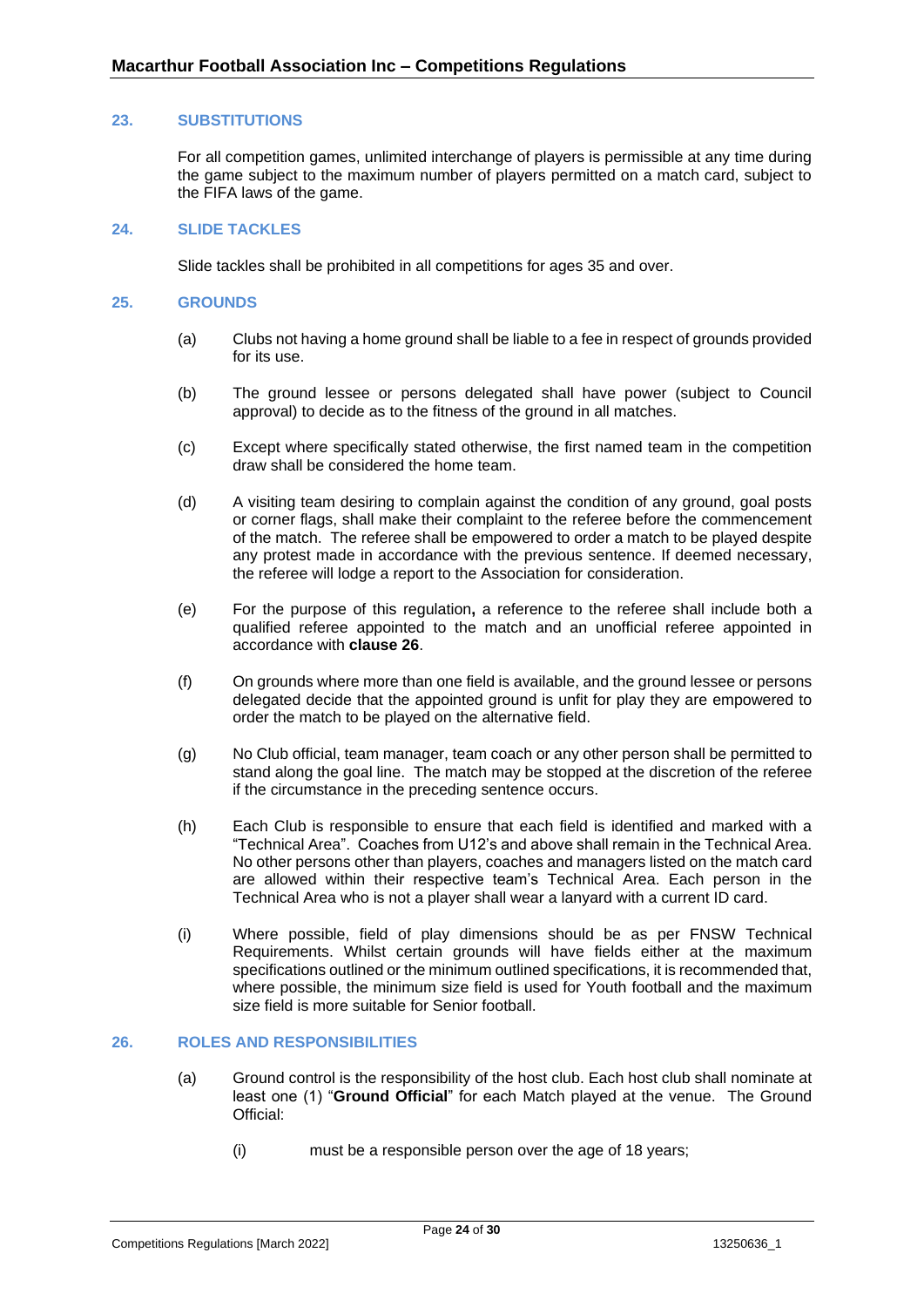- (ii) cannot be a person who is a coach, manager, or player of a team participating in a Match;
- (iii) must be identified by wearing a green or yellow vest (or such other identifying apparel as decided by the Board from time to time);
- (iv) must identify themselves to the referees prior to the commencement of each Match;
- (v) must comply with any reasonable request by a referee, representative of the Association or other authorised person (as directed by the MFA Office from time to time); and
- (vi) must ensure that no alcohol is consumed whilst any match is in progress unless within the confines of a licensed building or a designated area and in accordance with published Alcohol Policy of the Association.
- (b) Each team must provide a minimum of one (1) person who will act as "**Team Official**" for a Match. The Team Officials:
	- (i) shall be identified by wearing an orange-coloured vest (or such other identifying apparel as decided by the Board from time to time);
	- (ii) are responsible for the management of the supporters of their team; and
	- (iii) once the match has commenced, the Team Officials will be positioned with their Club's supporters.
- (c) Each team shall provide one (1) person who will act as a "**Manager**" for each match. The Manager is person is responsible for filling in the match cards and checking Player Identity Cards.
- (d) Failure to nominate a Ground Official, a Team Official and a Manager for each match may incur a sanction as determined by the CMC after receiving advice from the Competitions Manager.

## <span id="page-24-0"></span>**27. REFEREES**

- (a) The referees shall be appointed by the Macarthur District Football Referees Association. Should the appointed referee not be in attendance five (5) minutes prior to the stipulated time it will be the responsibility of the home team to provide a referee and the appointee must control the whole match.
- (b) If a suitable and identifiable referee is in uniform, he/she shall take precedence over an unqualified person from either team.
- (c) Should both teams fail to appoint a referee when required, the match shall be referred to the Competitions Manager in writing within 48 hours by both clubs involved for a decision. Either or both teams involved may incur a penalty as determined by the CMC after receiving advice from the Competitions Manager.
- (d) The referee must record all cautions, send-offs, and any relevant comments on the match card.
- (e) The match card is considered to be a complete record of the match. A fee shall be paid by the home team participating in matches conducted by the Association to any qualified persons appointed and acting as referees and assistant referees.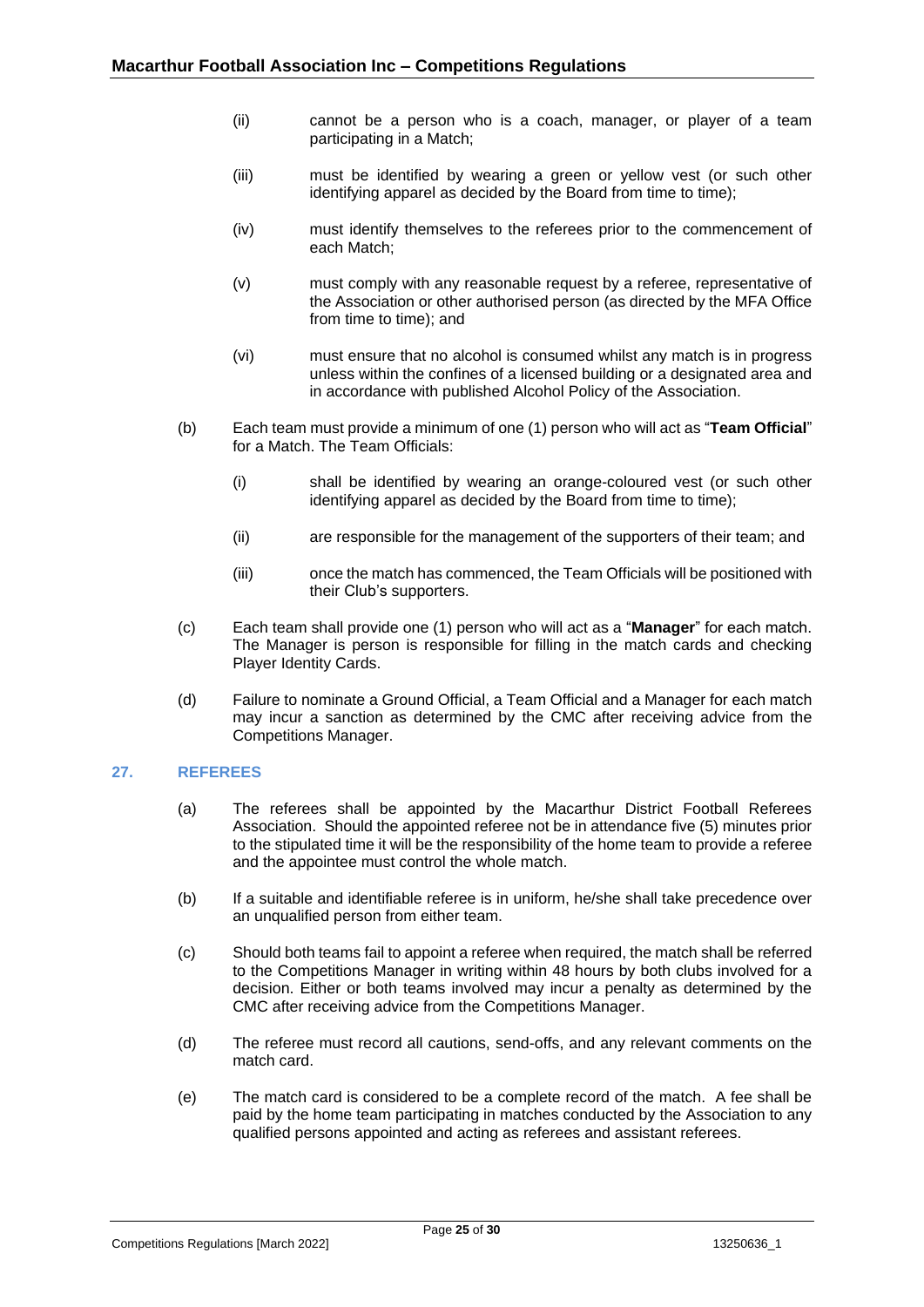(f) The fees to be paid to such referees and assistant referees shall be determined each year by negotiated agreement between the Association and the Macarthur District Football Referees Association.

## <span id="page-25-0"></span>**28. UNIFORMS**

- (a) All players in all matches must appear in proper football uniforms, being numbered shirts or numbered jerseys, shorts, and socks all in the Club's approved registered colours, shin pads and regulation footwear. Teams failing to comply, as reported by the match official, may incur a penalty as determined by the CMC and which may be imposed on the relevant Club after receiving advice from the Competitions Manager.
- (b) Teams may only wear an approved strip in any match. Clubs must have at least one (1) approved strip and at least one (1) approved alternate strip.
- (c) If the approved strip of the home Club clashes with the approved strip of the opposition, the home Club must wear its approved alternate strip.
- (d) If undergarments are worn, the colour must be the same as the main colour as the sleeve, shirt, or shorts.
- (e) When the referee considers that the colours of the two competing teams are similar, the home team must change. For all scheduled competitions, the team mentioned first in the draw shall be considered the home team.
- (f) Goalkeepers must wear colours, which distinguish them from other players and referees.
- (g) Where more than one Club seeks to register the same colours, preference shall be given to the Club which participated in the previous season's competition, provided that the same colours are retained.
- (h) No Club shall alter any of their approved colours without having made a detailed application, including designs, and receiving written approval from the Board. Clubs requesting a change or alteration to existing Club colours and uniforms shall submit such application prior to 31 January each year as part of their membership application with the Association. Any submissions after this date may not be considered.

#### <span id="page-25-1"></span>**29. FORFEITS**

## <span id="page-25-2"></span>**29.1 Forfeits - generally**

- (a) For competitions that are not regulated by MiniRoos Rules, a team must field at least seven (7) of its registered players at the commencement of any match and no later than 10 minutes after the scheduled kick-off time. Failure to do so shall result in such team being deemed to have forfeited the match.
- (b) The Secretary of any Club shall give forty-eight (48) hours' notice to the Competitions Manager of its intention to forfeit an allotted fixture. Failure to do so will make the Club liable for any expenses incurred together with a penalty as determined by the CMC after receiving advice from the Competitions Manager.
- (c) The Competitions Manager shall advise the opposing Club and Referees Association.
- (d) Where the Secretary of any Club has given appropriate notice, the Club shall not incur any expenses.
- (e) Any Club failing to fulfil its obligation, without satisfactory explanation in writing, shall be adjudged to have lost the match 3 - 0 and be liable for any expense together with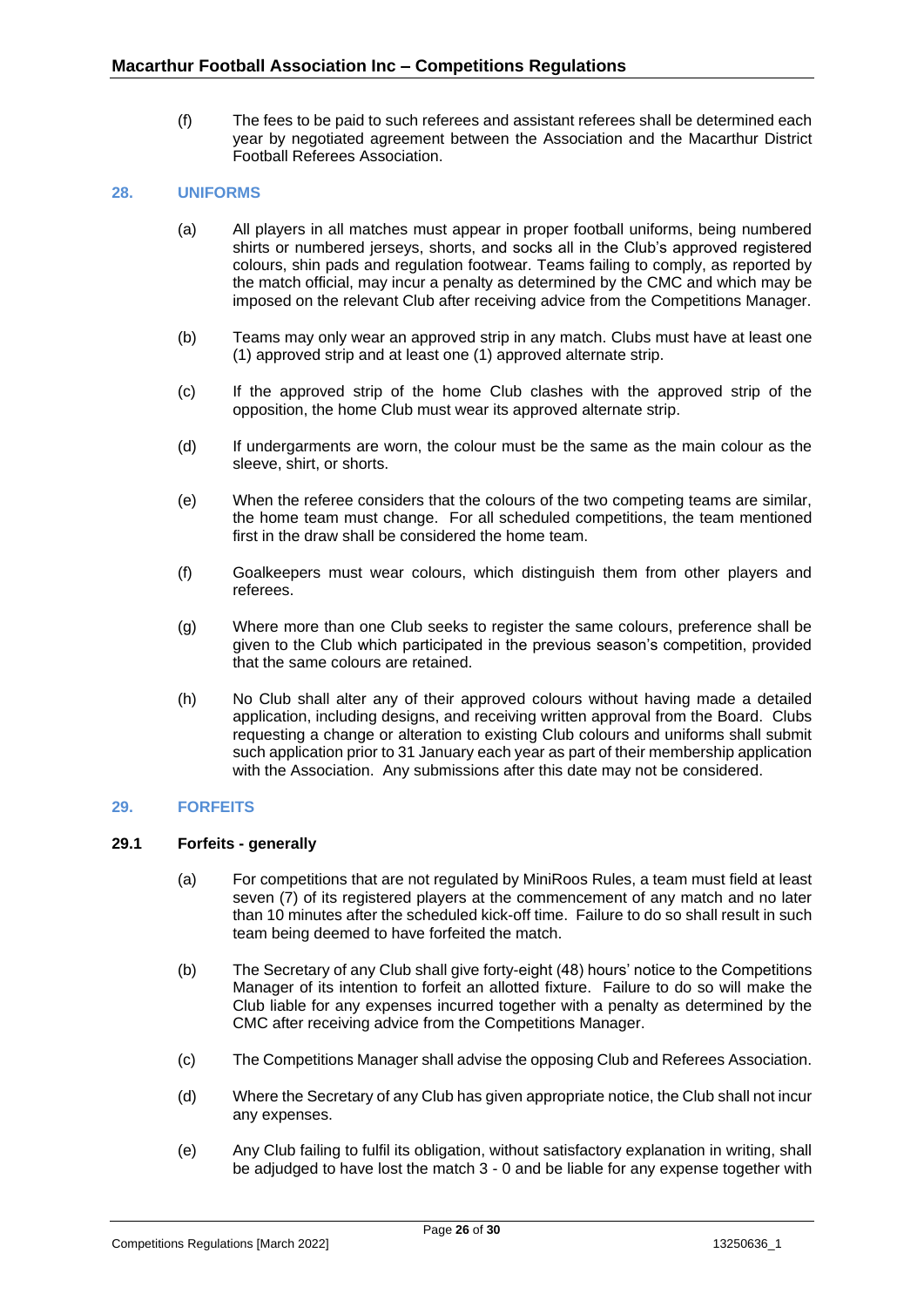a penalty as determined by the CMC after receiving advice from the Competitions Manager.

- (f) If a competition team forfeits three (3) times during the same season the team will lose three (3) competitions points. A further three (3) competition points will also be lost for each additional forfeit thereafter.
- (g) Teams forfeiting on two consecutive occasions without satisfactory reason may be removed from the competition at the discretion of the CMC after receiving advice from the Competitions Manager.
- (h) If the team continues in the competition, they will lose an additional two (2) competition points.
- (i) The opposing team will be declared the winner should a team forfeit a final.
- (j) Where a team forfeits before a competition round and the round is declared washed out, if the round is successfully replayed the forfeit will stand for that fixture and the fixture will not be replayed.
- (k) If a team in any age group forfeits the game, a suspended player in the team receiving the forfeit shall be deemed to have served a one (1) match suspension.
- (l) If a team forfeits and the CMC (at its absolute discretion) deems that they gained an advantage over any one or more of the other teams in the competition, the forfeited match will be rescheduled. The CMC, after receiving advice from the Competitions Manager, may penalise the offending team by applying a loss of six (6) competition points for gaining any such advantage. If a team refuses to replay a forfeited match as required by the Competitions Manager, the CMC, after receiving advice from the Competitions Manager, may take such other disciplinary action or sanctions against the team as it sees fit.
- (m) If during the last four (4) competition matches of the season any team forfeits a match without a justifiable reason, the CMC, after receiving advice from the Competitions Manager, may take such other disciplinary action or sanctions against the Club and/or the team as it sees fit.

## <span id="page-26-0"></span>**29.2 Forfeit rule – extenuating circumstances**

- (a) For the purpose of this clause **Extenuating Circumstances** means any pandemic (including COVID-19 and any variant of the same), epidemic or other event which gives rise to a governmental or regulatory authority issuing an order mandating that persons are restricted from attending public venues and which leads to players being unable to participate in a match.
- (b) If:
	- (i) an Extenuating Circumstance leads directly to players within a team being forced into isolation or quarantine and being unable to participate in a match; and
	- (ii) the Extenuating Circumstance causes a team to have less than eleven (11) registered players being available to play (**Affected Team**),

then:

(iii) the Affected Team must advise the Competitions Manager in writing (where possible, at least 48 hours before the scheduled match) whether the Affected Team elects to: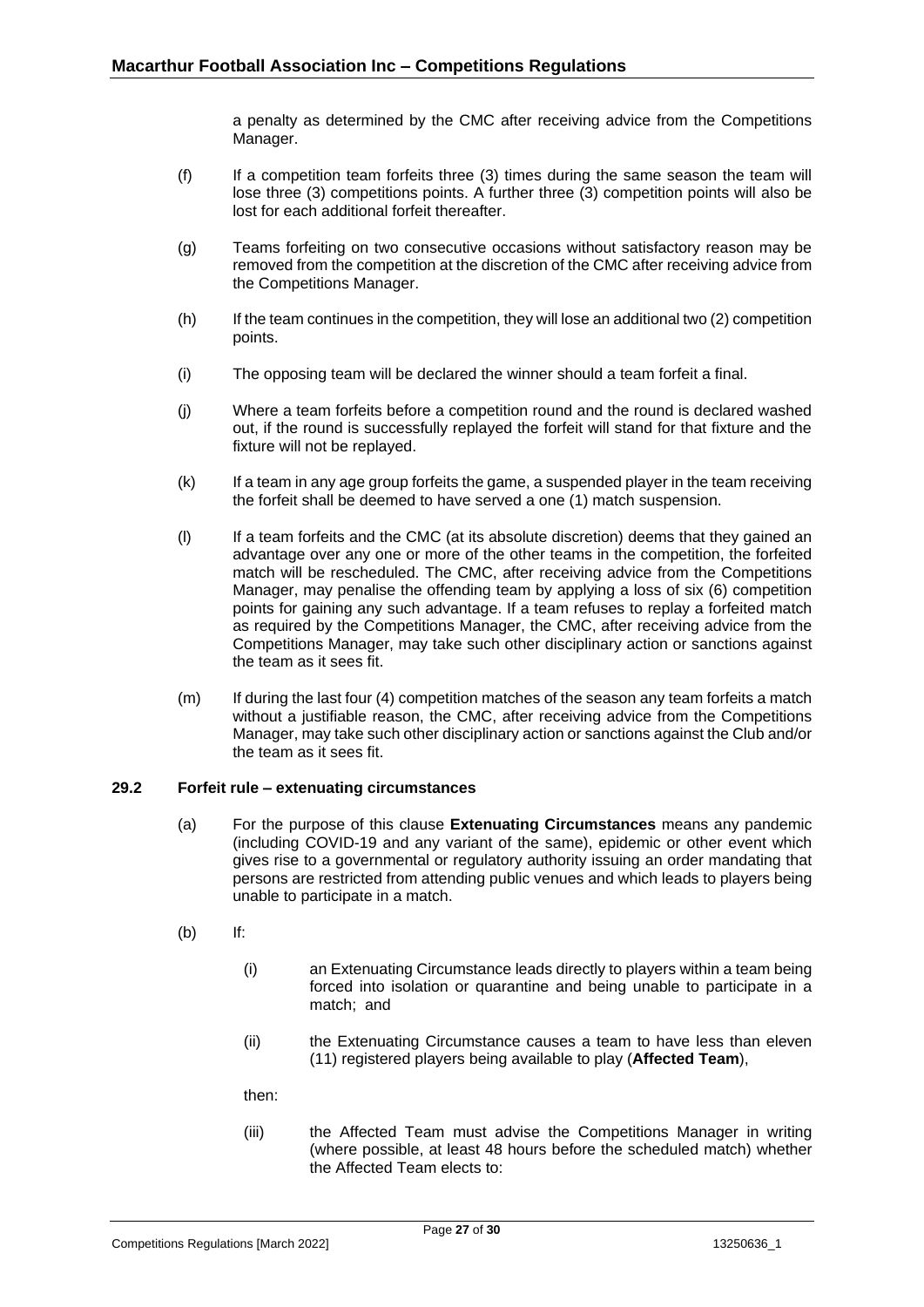- (A) not play the relevant match, in which case the Affected Team will be deemed to have forfeited and lost the match 3 – 0; or
- (B) have the match deferred (**Deferral Request**). Within 5 Business Days of making a Deferral Request the Club of the Affected Team must procure that reasonable evidentiary proof is provided to the Competitions Manager of the relevant circumstances (which may in the form of a health (doctors) certificate, a screen shot from mobile phone/computer that proves the affected player(s) was affected by an Extenuating Circumstance or a statutory declaration by the affected player(s)). Failure to provide such evidentiary proof to the satisfaction of the Competitions Manager, or if it is discovered that no Extenuating Circumstances affected the relevant team, will result in the match being deemed a forfeit loss to the Affected Team with other penalties and sanctions possibly applied as determined by the CMC after receiving advice from the Competitions Manager.
- (c) If matches are put on hold by the Competitions Manager due to Extenuating Circumstances, then:
	- (i) where possible, those matches will be rescheduled;
	- (ii) if those matches cannot be rescheduled, they will be considered a nocontest in which case it not affect a team's record; and
	- (iii) matches not played due to an Extenuating Circumstance that may negatively impact a team's playoff qualification will take priority when assessing match rescheduling requirements.
- <span id="page-27-2"></span>(d) If matches are put on hold by the Competitions Manager due to Extenuating Circumstances and which results in less than two rounds being played, then the Board may consider where or not Premiers are declared.
- (e) Clauses [29.2\(b\)](#page-26-0) to [29.2\(d\)](#page-26-0) will not apply to non-competition teams. If Extenuating Circumstances affect a non-competition team, then the affected team will be deemed to have forfeited the relevant match.

## <span id="page-27-0"></span>**30. MATCH PROTESTS**

- (a) Any Club may protest in writing to the Competitions Manager on any matter relating to or arising out of competitions conducted by the Association.
- (b) All protests must be lodged with the Competitions Manager within 48 hours of the match to which it relates and must be accompanied by a fee stipulated with the Fee Schedule, which will be refunded in the event of a protest being upheld.
- (c) The Competitions Manager shall send a copy of the protest and particulars thereof to the Club against which it has been lodged.

## <span id="page-27-1"></span>**31. GAME CHANGE REQUESTS**

- (a) The Clubs must use their best endeavours to submit game change requests to the Competitions Manager for consideration prior to the start of the season, and which may be accepted or rejected at the discretion of the Competitions Manager.
- (b) Game change requests may also be submitted to the Competitions Manager once the season has commenced due to exceptional circumstances, and which may be accepted or rejected at the discretion of the Competitions Manager.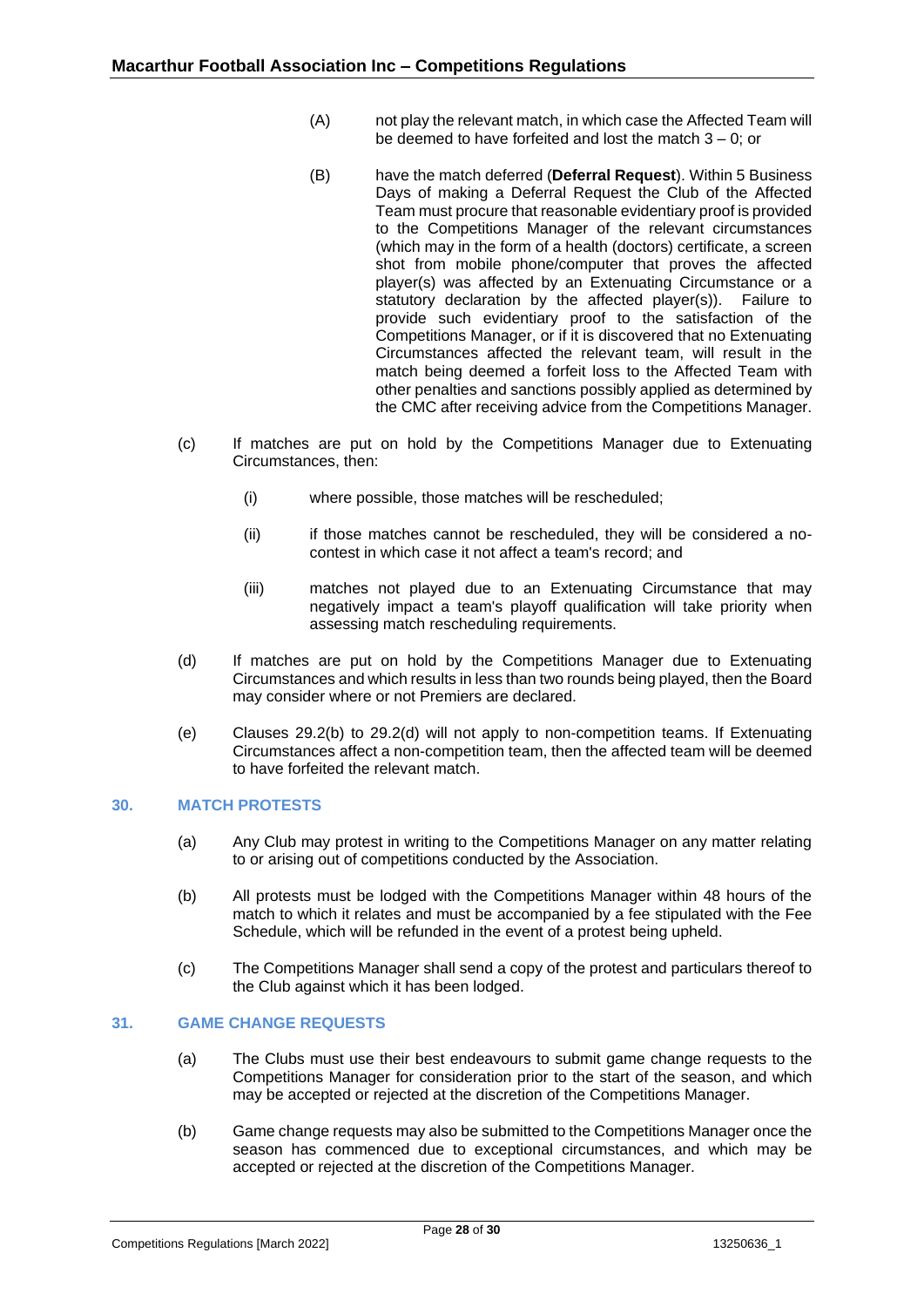## <span id="page-28-0"></span>**31. INCLEMENT WEATHER ETC**

- (a) Clubs are required to provide a minimum of one and a half hours' notice (of first scheduled match time) for any ground/field closures to the Association (or such representatives as directed by the Association from time to time) if grounds are deemed by the Club to be unplayable on a match day. Insufficient notice may incur a possible fine and the Club being responsible for the total payment of referee's fees (if official referees were appointed) at the discretion of the CMC after receiving advice from the Competitions Manager.
- (b) If grounds/fields are closed due to a change in the suitability of playing conditions, the relevant Club is to immediately inform the Association (or such representatives as directed by the Association from time to time) of same.
- (c) Matches are not officially cancelled unless deemed so by the Association. The Association reserves the right to reschedule matches from a closed field on the same day and teams are expected to participate if a suitable venue can be sourced.
- (d) The Association will advertise all ground closures to Clubs, referees, and participants.
- (e) Once a field or ground has been closed, it will remain closed for the duration of the day.
- (f) Where possible, matches affected by inclement weather (or other circumstances leading to ground/field closures) that cannot be moved to another venue on the same day as match was due to have been played, will wherever possible be rescheduled by the Competitions Manager. If the Competitions Manager is unable to reschedule such match(es), the affected match(es) will be noted as a drawn result.
- (g) If a complete round is washed out, the Association will exercise best endeavours to reschedule matches in consultation with the Clubs. If a match/round cannot be rescheduled, a drawn result will apply.

#### <span id="page-28-1"></span>**32. FNSW OR OTHER TOURNAMENTS**

- (a) Clubs entering teams in NSW or other tournaments must nominate the age grade and division of such teams. For teams U16 and above, if the tournament game is scheduled within 24 hours as the team is drawn to play in the Association competition, the local competition game will be rescheduled by the Association.
- (b) For teams up to and inclusive of U16, if the tournament game is scheduled on the same day as the team is drawn to play in the Association competition, the local competition game will be rescheduled by the Association.
- (c) Rescheduled Association games shall be played within ten (10) days of the NSW or other tournament game, as agreed by both Clubs, or failing such agreement as determined by the Competitions Manager.
- (d) Entry into all NSW or other tournaments by a Club is subject to the Association's regulations as provided from time to time.

#### <span id="page-28-2"></span>**33. MINIROOS (U6 – U11)**

- (a) The Association endorses and fully adopts the National MiniRoos Rules and Playing Formats as published on the Play Football website (as may be amended from time to time in accordance with this regulation).
- (b) Any changes or amendments made to the National MiniRoos Rules and Playing Formats will be reviewed by the Association and must be approved by the Members as a variation to this regulation in accordance with the Constitution.